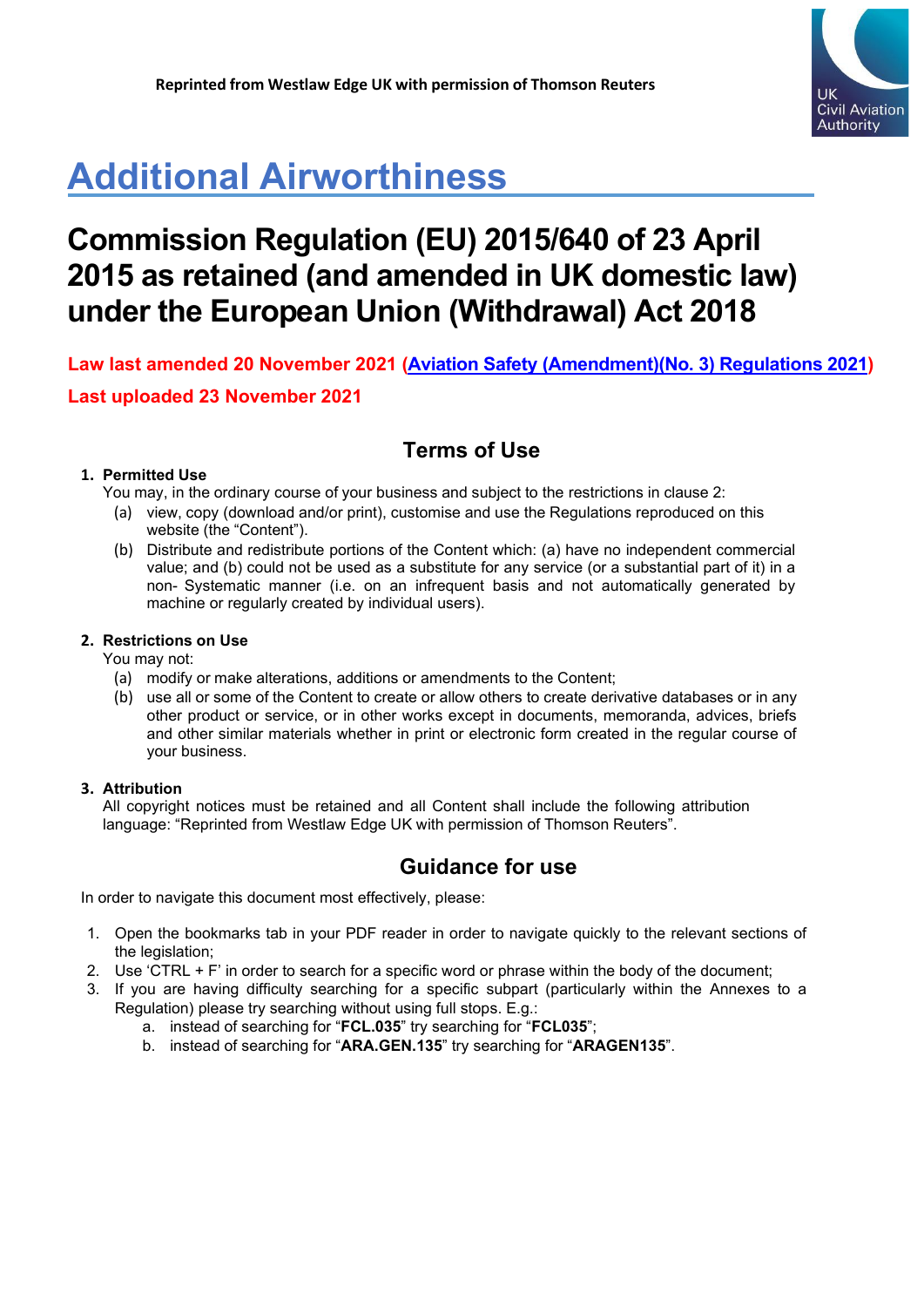## **[Commission Regulation \(EU\) 2015/640 of 23 April 2015 on](http://uk.westlaw.com/Document/I4D69162062B411EB8F52D2F27EEA56A7/View/FullText.html?originationContext=document&transitionType=DocumentItem&vr=3.0&rs=PLUK1.0&contextData=(sc.Search)) [additional airworthiness specifications for a given type of](http://uk.westlaw.com/Document/I4D69162062B411EB8F52D2F27EEA56A7/View/FullText.html?originationContext=document&transitionType=DocumentItem&vr=3.0&rs=PLUK1.0&contextData=(sc.Search)) [operations and amending Regulation \(EU\) No 965/2012 \(Retained](http://uk.westlaw.com/Document/I4D69162062B411EB8F52D2F27EEA56A7/View/FullText.html?originationContext=document&transitionType=DocumentItem&vr=3.0&rs=PLUK1.0&contextData=(sc.Search)) [EU Legislation\)](http://uk.westlaw.com/Document/I4D69162062B411EB8F52D2F27EEA56A7/View/FullText.html?originationContext=document&transitionType=DocumentItem&vr=3.0&rs=PLUK1.0&contextData=(sc.Search)) Preamble**



**Version 1 of 1**

Date not available - Present

**Subjects** Aviation

THE EUROPEAN COMMISSION,

Having regard to the Treaty on the Functioning of the European Union,

<span id="page-1-0"></span>Having regard to Regulation (EC) No 216/2008 of the European Parliament and of the Council of 20 February 2008 on common rules in the field of civil aviation and establishing a European Aviation Safety Agency, and repealing Council Directive 91/670/ EEC, Regulation (EC) No [1](#page-2-0)592/2002 and Directive 2004/36/EC<sup>1</sup>, and in particular Article 5(5)(e)(vi) thereof,

Whereas:

(1)

Pursuant to Regulation (EC) No 216/2008, the Commission, assisted by the European Aviation Safety Agency (hereinafter referred to as the 'Agency') is to adopt the necessary implementing rules for common airworthiness requirements throughout the Union.

(2)

Those requirements, covering the entire life cycle of aeronautical products, include additional airworthiness specifications for a given type of operation to be implemented after the initial issuance of a type-certificate in the interest of safety.

(3)

The technical requirements of JAR-26 'Additional Airworthiness Requirements for Operations', issued by the Joint Aviation Authorities (JAA) on 13 July 1998, as amended by the Amendment 3 of 1 December 2005, should be laid down in Union law, because the JAA ceased to exist on 30 June 2009 and the scope of Regulation (EC) No 216/2008 was extended on 20 February 2008 to include operations.

(4)

<span id="page-1-1"></span>In order to ensure consistency and to clarify obligations related to airworthiness, a reference to this Regulation should be inserted in Commission Regulation (EU) No  $965/2012^2$  $965/2012^2$  $965/2012^2$ .

(5)

In order to ensure a smooth transition and to avoid disruptions, appropriate transitional measures should be provided for.

(6)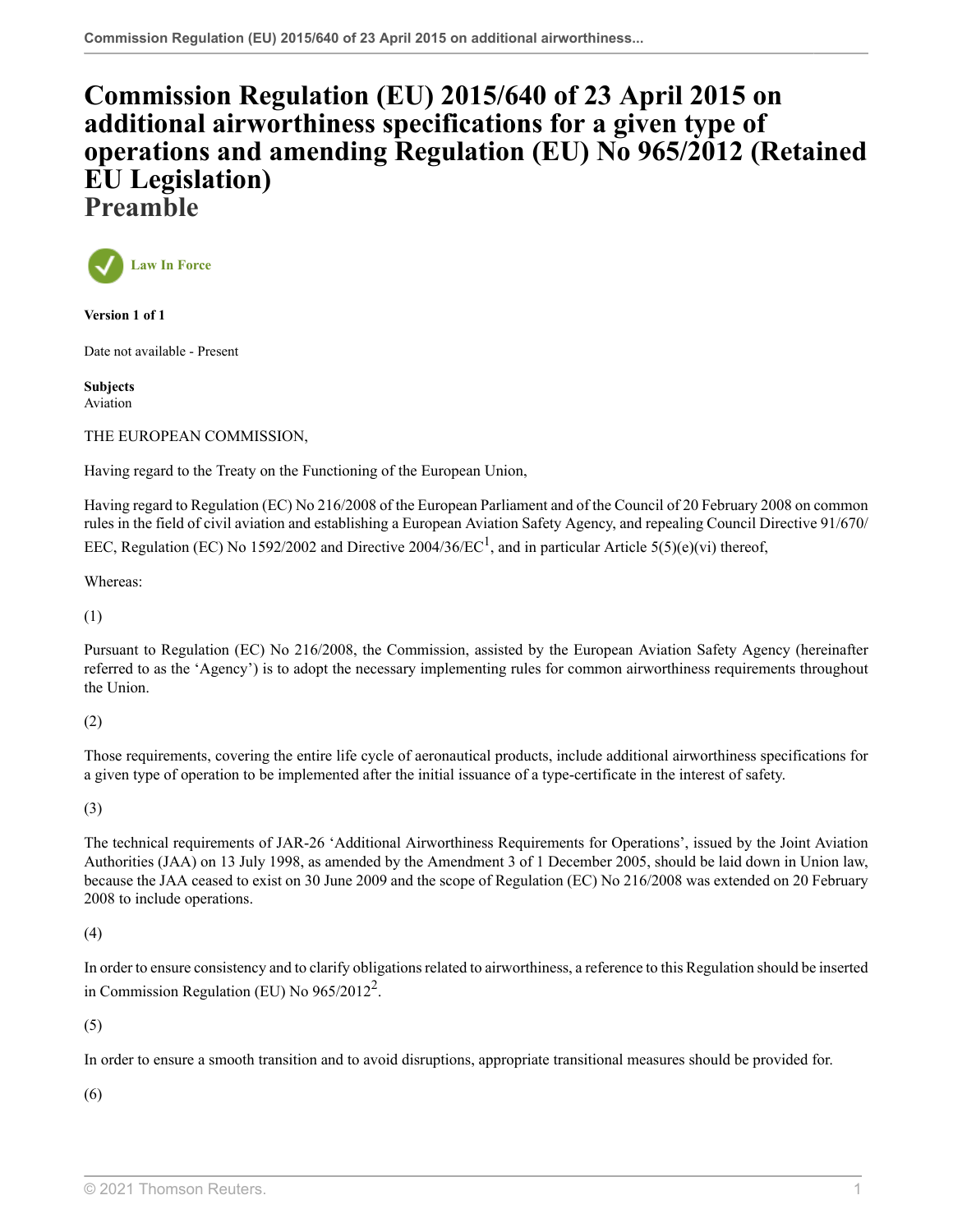The measures provided for in this Regulation are based on the opinion issued by the Agency in accordance with Articles 19(1) of Regulation (EC) No 216/2008.

(7)

The measures provided for in this Regulation are in accordance with the opinion of the European Aviation Safety Agency Committee established by Article 65 of Regulation (EC) No 216/2008,

HAS ADOPTED THIS REGULATION:

### **Notes**

- <span id="page-2-0"></span>[1](#page-1-0) OJ L 79, 19.3.2008, p. 1.<br>2 Commission Regulation (
- <span id="page-2-1"></span>[2](#page-1-1) Commission Regulation (EU) No 965/2012 of 5 October 2012 laying down requirements and administrative procedures related to air operations pursuant to Regulation (EC) No 216/2008 of the European Parliament and of the Council (OJ L 296, 25.10.2012, p. 1).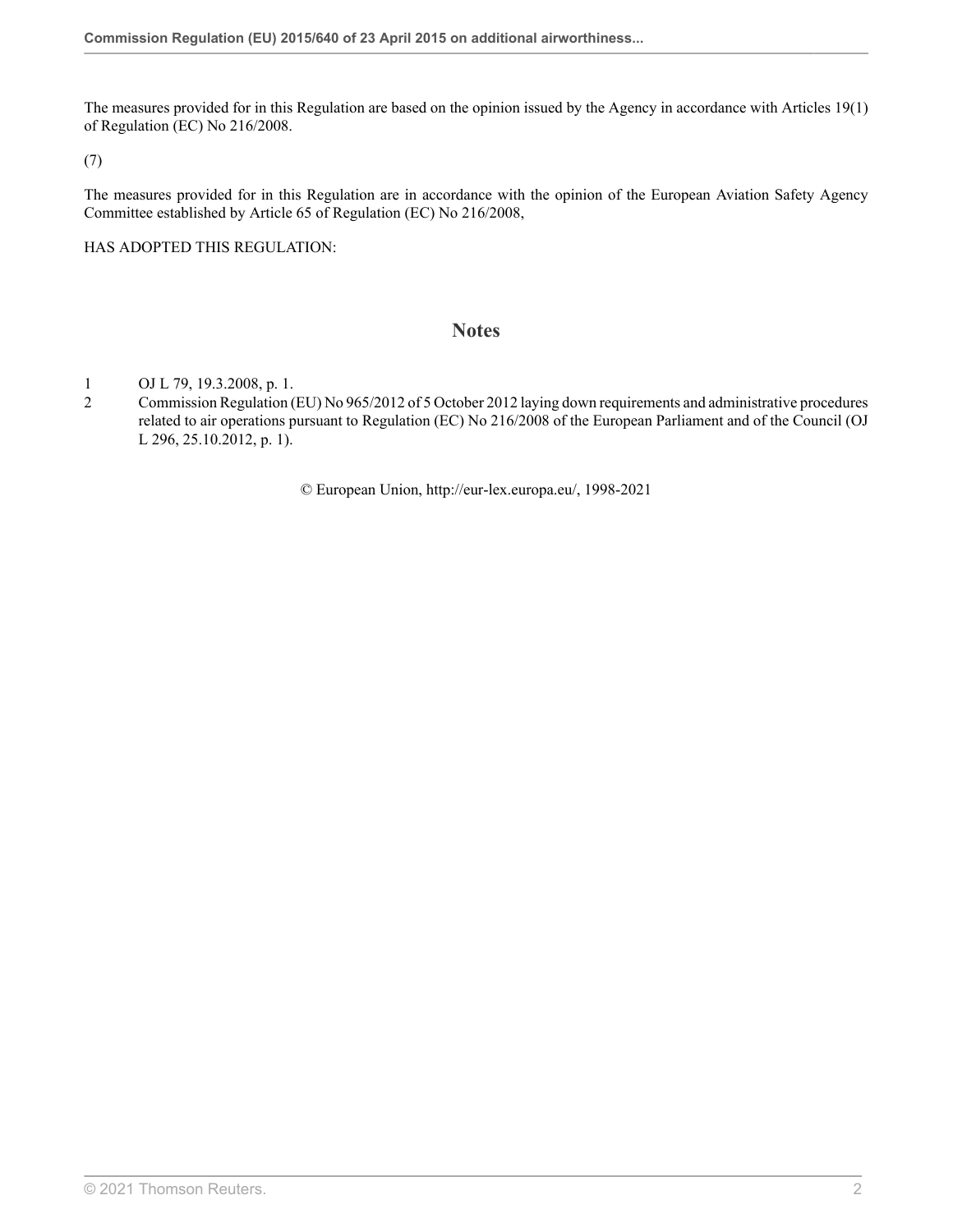## **art. 1 Scope**



#### **Version 3 of 3**

20 November 2021 - Present

**Subjects** Aviation

**Article 1 Scope**

[1.

This Regulation lays down common additional airworthiness specifications related to the continuing airworthiness and safety improvements of aircraft.

2.

This Regulation applies to:

(a) operators of:

- (i) aircraft registered in the United Kingdom;
- (ii) aircraft registered in a third country and used by an operator over which the United Kingdom ensures oversight;

(b) holders of a type-certificate, restricted type-certificate, supplemental type- certificate or a change and repair design approval approved by the CAA in accordance with Commission [Regulation \(EU\) No 748/2012](http://uk.westlaw.com/Document/I747B5510FA3211EAACB48524E43BB284/View/FullText.html?originationContext=document&transitionType=DocumentItem&vr=3.0&rs=PLUK1.0&contextData=(sc.Search)) or deemed to have been issued in accordance with [Article 3](http://uk.westlaw.com/Document/I03583550FA3311EA9839CF2D1B96749A/View/FullText.html?originationContext=document&transitionType=DocumentItem&vr=3.0&rs=PLUK1.0&contextData=(sc.Search)) of that Regulation;

(c) the applicants for a type-certificate or a restricted type-certificate for a turbine- powered large aeroplane, for which the application was submitted before 1 January 2019 and who are issued with the certificate after 26 August 2020 when specified in Annex I (Part-26).

<span id="page-3-1"></span> $]^{1}$  $]^{1}$  $]^{1}$ 

### **Notes**

<span id="page-3-0"></span>[1](#page-3-1) Substituted by Aviation Safety (Amendment) (No. 3) Regulations 2021/1203 [Pt 3\(5\) reg.19](http://uk.westlaw.com/Document/IF27479803A3511EC8C3F8DC6E4B22D01/View/FullText.html?originationContext=document&transitionType=DocumentItem&vr=3.0&rs=PLUK1.0&contextData=(sc.Search)) (November 20, 2021)

*Enacting Terms > art. 1 Scope*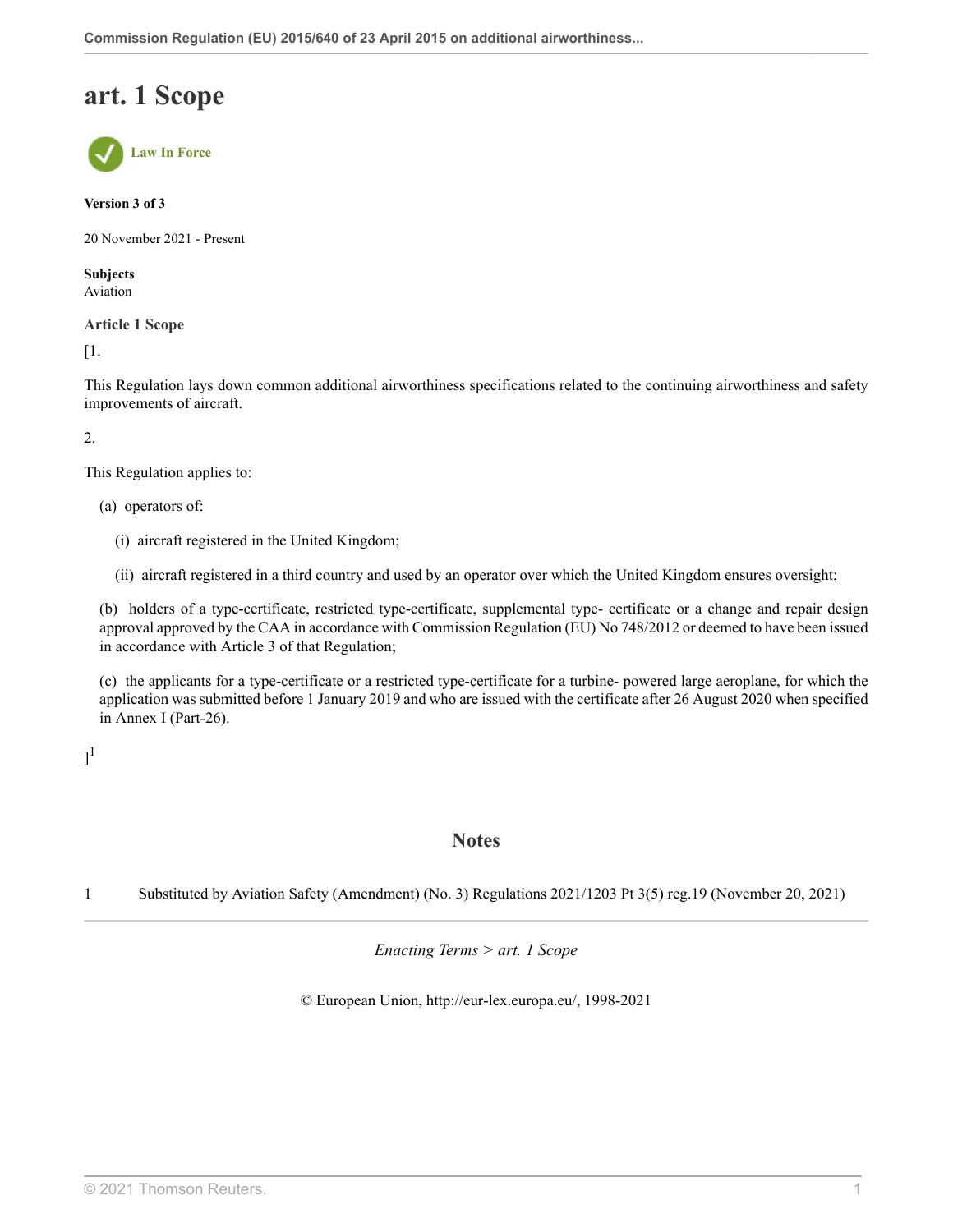## **art. 2 Definitions**



**Version 2 of 2**

20 November 2021 - Present

**Subjects** Aviation

**Article 2 Definitions**

 $\sqrt{2}$ 

For the purposes of this Regulation,

(a) *'airworthiness limitation section'* (ALS) means a section in the instructions for continued airworthiness, as required by points 21.A.61, 21.A.107 and 21.A.120A of Annex I (Part 21) to [Regulation \(EU\) No 748/2012](http://uk.westlaw.com/Document/I747B5510FA3211EAACB48524E43BB284/View/FullText.html?originationContext=document&transitionType=DocumentItem&vr=3.0&rs=PLUK1.0&contextData=(sc.Search)), that contains airworthiness limitations that set out each mandatory replacement time, inspection interval and related inspection procedure;

(b) *'baseline structure'* refers to the structure that is designed under the type certificate for that aeroplane model (that is, the 'as delivered aeroplane model configuration');

(c) *'corrosion prevention and control programme'* (CPCP) means a document reflecting a systematic approach to prevent and to control corrosion in an aeroplane's primary structure, consisting of basic corrosion tasks, including inspections, areas subject to those tasks, defined corrosion levels and compliance times (implementation thresholds and repeat intervals). A baseline CPCP is established by the type certificate holder, which can be adapted by operators to create a CPCP in their maintenance programme specific to their operations;

(d) *'damage tolerance evaluation'* (DTE) is a process that leads to a determination of maintenance actions necessary to detect or preclude fatigue cracking that could contribute to a catastrophic failure. When applied to repairs and changes, a DTE includes the evaluation of the repair or change and the fatigue critical structure affected by the repair or change;

(e) *'damage tolerance inspection'* (DTI) means a documented inspection requirement or other maintenance action developed by holders of a type-certificate or restricted type-certificate as a result of a damage tolerance evaluation. A DTI includes the areas to be inspected, the inspection method, the inspection procedures (including the sequential inspection steps and acceptance and rejection criteria), the inspection threshold and any repetitive intervals associated with those inspections. DTIs may also specify maintenance actions such as replacement, repair or modification;

(f) *'fatigue-critical baseline structure'* (FCBS) means the baseline structure of an aeroplane that is classified by the type certificate holder as a fatigue-critical structure;

(g) *'fatigue-critical structure'* (FCS) means a structure of an aeroplane that is susceptible to fatigue cracking that could lead to a catastrophic failure of the aeroplane;

(h) *'fatigue-critical modified structure'* (FCMS) means any fatigue critical structure of an aeroplane introduced or affected by a change to its type design and that is not already listed as part of the fatigue-critical baseline structure;

(i) *'limit of validity'* (LOV) means, in the context of the engineering data that supports the structural maintenance programme, a period of time, stated as a number of total accumulated flight cycles or flight hours or both, during which it is demonstrated that widespread fatigue damage will not occur in the aeroplane;

(j) *'maximum operational passenger seating configuration'* means the maximum passenger seating capacity of an individual aircraft, excluding crew seats, established for operational purposes and specified in the operations manual;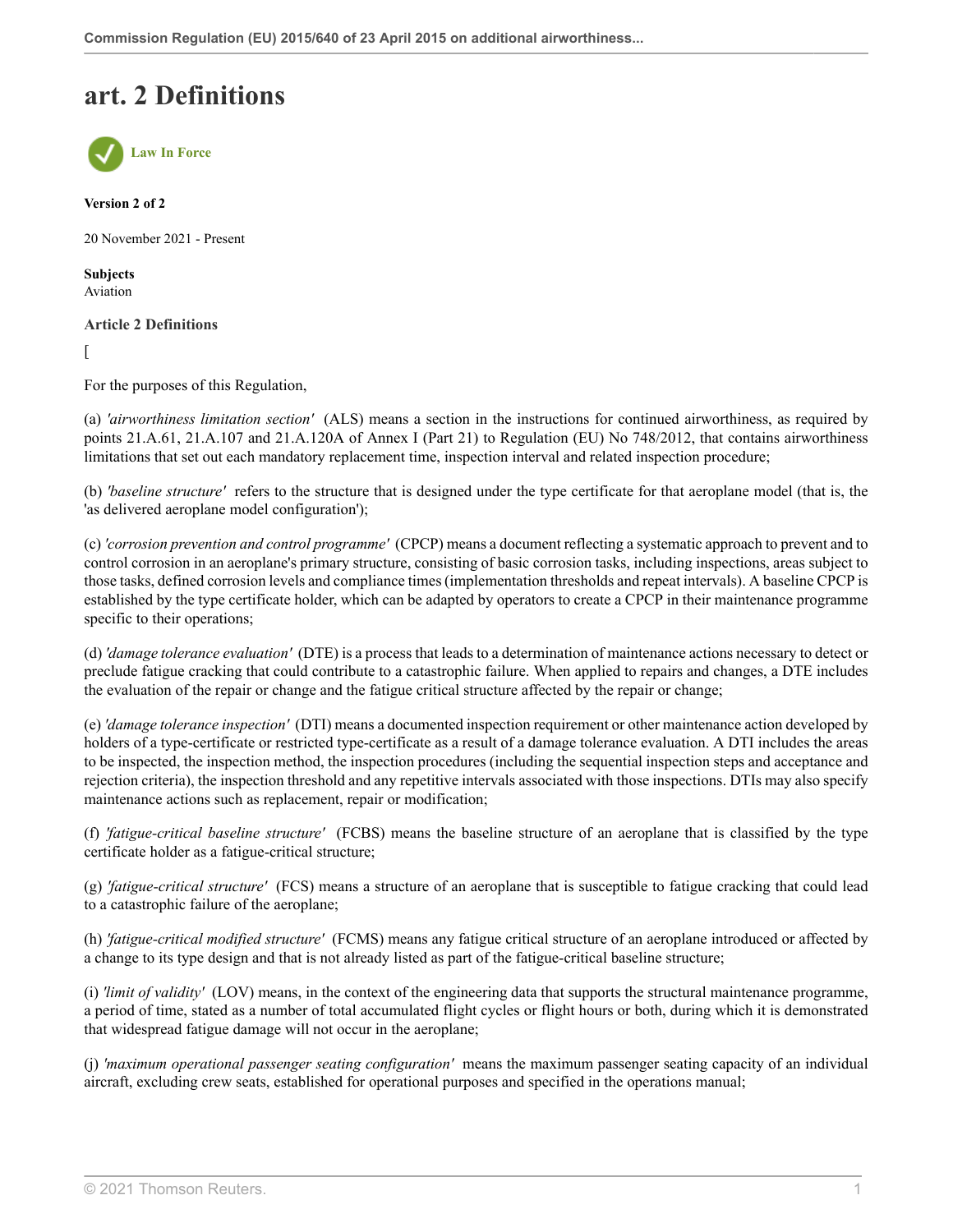(k) *'large aeroplane'* means an aeroplane that has the Certification Specifications for large aeroplanes *'CS-25'* or equivalent in its certification basis;

(l) *'large helicopter'* means a helicopter that has the Certification Specifications for large rotorcraft *'CS-29'* or equivalent in its certification basis;

(m) *'low-occupancy aeroplane'* means an aeroplane that has a maximum operational passenger seating configuration of:

(1) up to and including 19 seats, or;

(2) up to and including one third of the maximum passenger seating capacity of the type- certified aeroplane, as indicated in the aeroplane type-certificate data sheet (TCDS), provided that both of the following conditions are met:

(a) the total number of passenger seats approved for occupancy during taxiing, take- off or landing does not exceed 100 per deck;

(b) the maximum operational passenger seating configuration during taxiing, take-off or landing in any individual zone between pairs of emergency exits (or any dead- end zone) does not exceed one third of the sum of the passenger seat allowances for the emergency exit pairs bounding that zone (using the passenger seat allowance for each emergency exit pairs as defined by the applicable certification basis of the aeroplane). For the purpose of determining compliance with this zonal limitation, in the case of an aeroplane that has deactivated emergency exits, it shall be assumed that all emergency exits are functional.

(n) *'repair evaluation guideline'* (REG) means a process established by the type certificate holder that guides operators to establish damage tolerance inspections for repairs that affect fatigue-critical structure to ensure the continued structural integrity of all relevant repairs;

(o) *'widespread fatigue damage'* (WFD) means a simultaneous presence of cracks at multiple locations in the structure of an aeroplane that are of such size and number that the structure will no longer meet the fail-safe strength or residual strength used for certification of that structure.

<span id="page-5-1"></span> $]^{1}$  $]^{1}$  $]^{1}$ 

### **Notes**

<span id="page-5-0"></span>[1](#page-5-1) Substituted by Aviation Safety (Amendment) (No. 3) Regulations 2021/1203 [Pt 3\(5\) reg.20](http://uk.westlaw.com/Document/IAF371AD03A3311EC8C3F8DC6E4B22D01/View/FullText.html?originationContext=document&transitionType=DocumentItem&vr=3.0&rs=PLUK1.0&contextData=(sc.Search)) (November 20, 2021)

*Enacting Terms > art. 2 Definitions*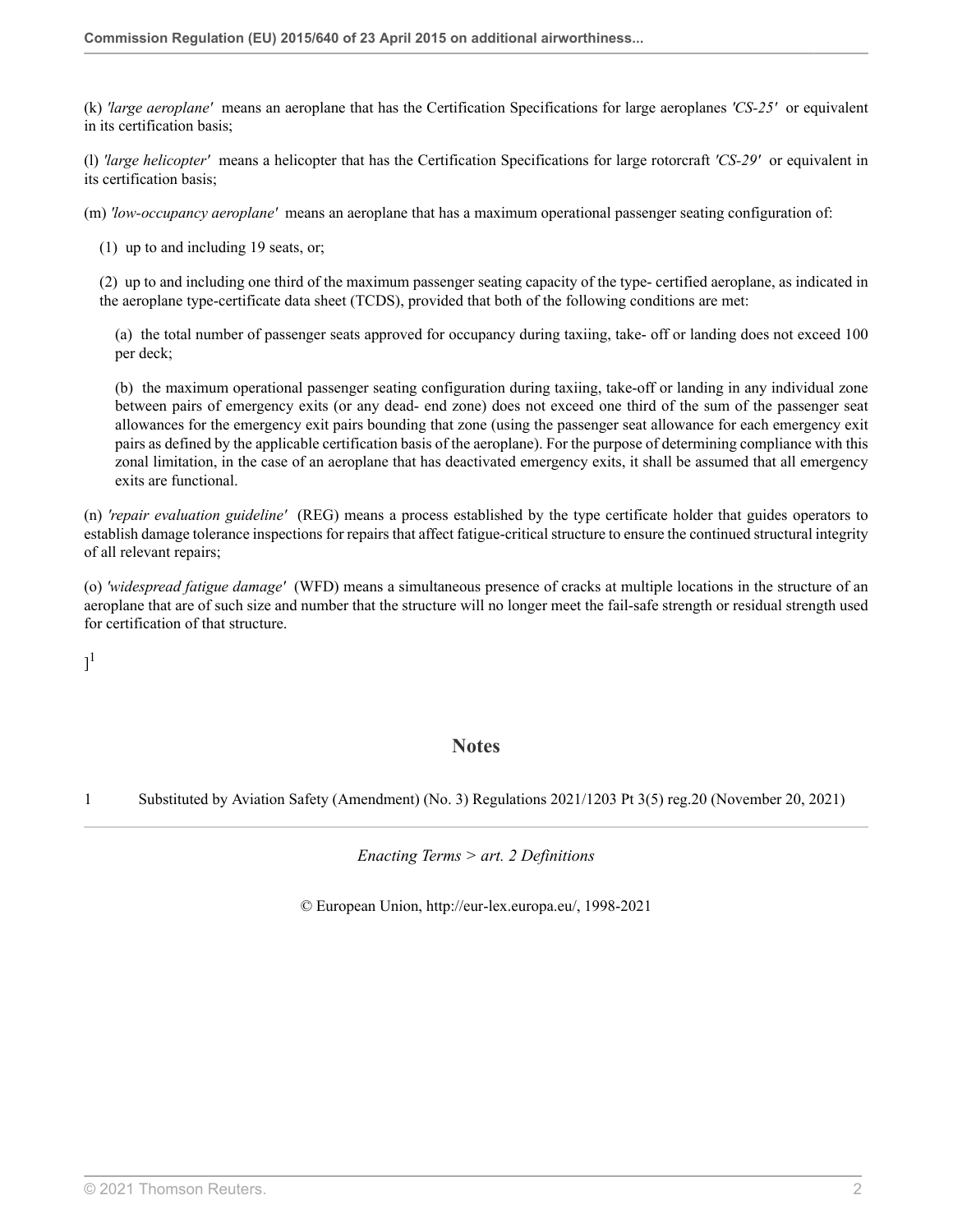## **art. 3 Additional airworthiness specifications for a given type of operation**



**Version 2 of 2**

31 December 2020 - Present

**Subjects** Aviation

**Article 3 Additional airworthiness specifications for a given type of operation**

Operators for which [the United Kingdom]<sup>[1](#page-6-0)</sup> ensures oversight shall, when operating the aircraft referred to in Article 1, comply with the provisions of Annex I.

### <span id="page-6-1"></span>**Notes**

<span id="page-6-0"></span>[1](#page-6-1) Words substituted by Aviation Safety (Amendment etc.) (EU Exit) Regulations 2019/645 [Pt 4\(3\) reg.287](http://uk.westlaw.com/Document/I7CC437704D2A11E9A853EC4C52A964EE/View/FullText.html?originationContext=document&transitionType=DocumentItem&vr=3.0&rs=PLUK1.0&contextData=(sc.Search)) (December 31, 2020: substitution has effect subject to savings and transitional arrangements specified in SI 2019/645 reg.427 and Sch.3)

*Enacting Terms > art. 3 Additional airworthiness specifications for a given type of operation*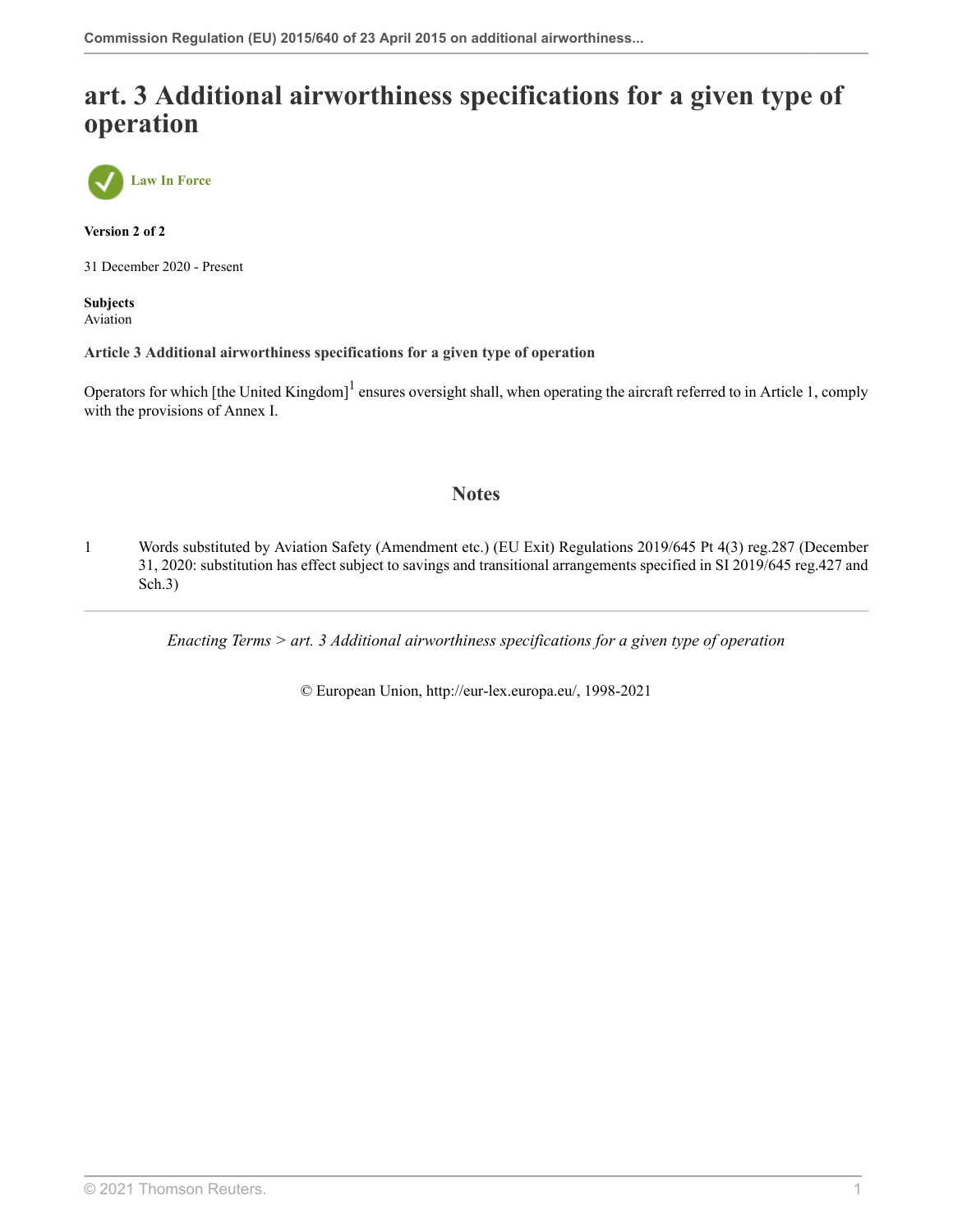## **art. 4 Amendment to Regulation (EU) No 965/2012**



**Version 1 of 1**

Date not available - Present

**Subjects** Aviation

#### **Article 4 Amendment to Regulation (EU) No 965/2012**

Annex III to Regulation (EU) No 965/2012 is amended in accordance with Annex II to this Regulation, in order to contain a reference to this Regulation.

*Enacting Terms > art. 4 Amendment to Regulation (EU) No 965/2012*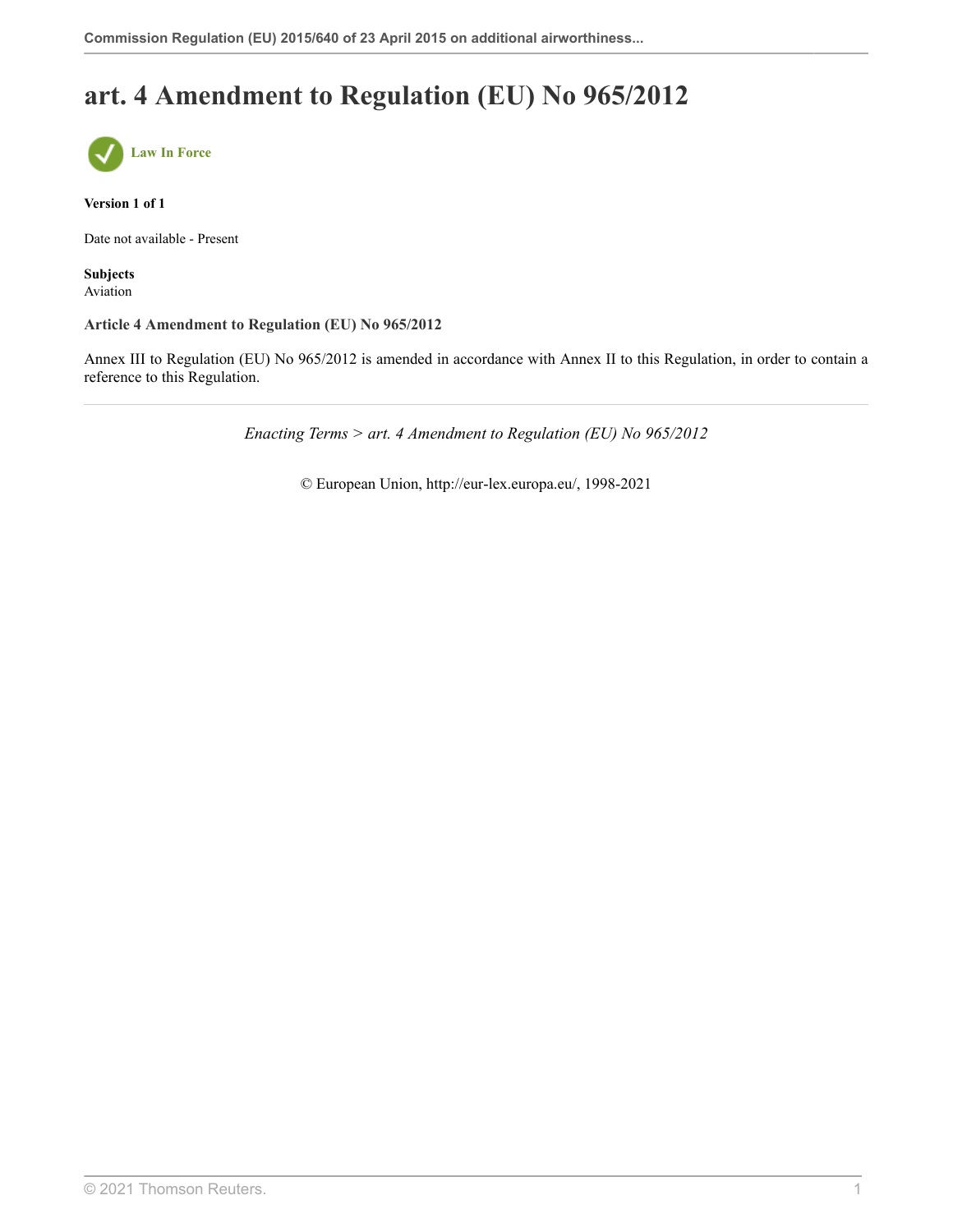## **art. 5 Transitional provisions**



**Version 2 of 2**

31 December 2020 - Present

**Subjects** Aviation

#### **Article 5 Transitional provisions**

Aircraft for which operators demonstrated to [the Civil Aviation Authority] $1$  compliance with JAR-26 'Additional Airworthiness Requirements for Operations' (hereinafter 'JAR-26 requirements'), issued by the Joint Aviation Authorities on 13 July 1998, as amended by the Amendment 3 of 1 December 2005, before the dates of application referred to in Article 6 shall be deemed to comply with the equivalent specifications set out in Annex I to this Regulation.

Aircraft for which compliance with the JAR-26 requirements equivalent to the specifications set out in points 26.50, 26.105, 26.110, 26.120, 26.150, 26.155, 26.160, 26.200, 26.250 of Annex I to this Regulation has been demonstrated in accordance with the first subparagraph shall subsequently not be modified in a way that would affect its compliance with the JAR-26 requirements concerned.

### <span id="page-8-1"></span>**Notes**

<span id="page-8-0"></span>[1](#page-8-1) Words substituted by Aviation Safety (Amendment etc.) (EU Exit) Regulations 2019/645 [Pt 4\(3\) reg.288](http://uk.westlaw.com/Document/I9F979F304D2A11E9A853EC4C52A964EE/View/FullText.html?originationContext=document&transitionType=DocumentItem&vr=3.0&rs=PLUK1.0&contextData=(sc.Search)) (December 31, 2020: substitution has effect subject to savings and transitional arrangements specified in SI 2019/645 reg.427 and Sch.3)

*Enacting Terms > art. 5 Transitional provisions*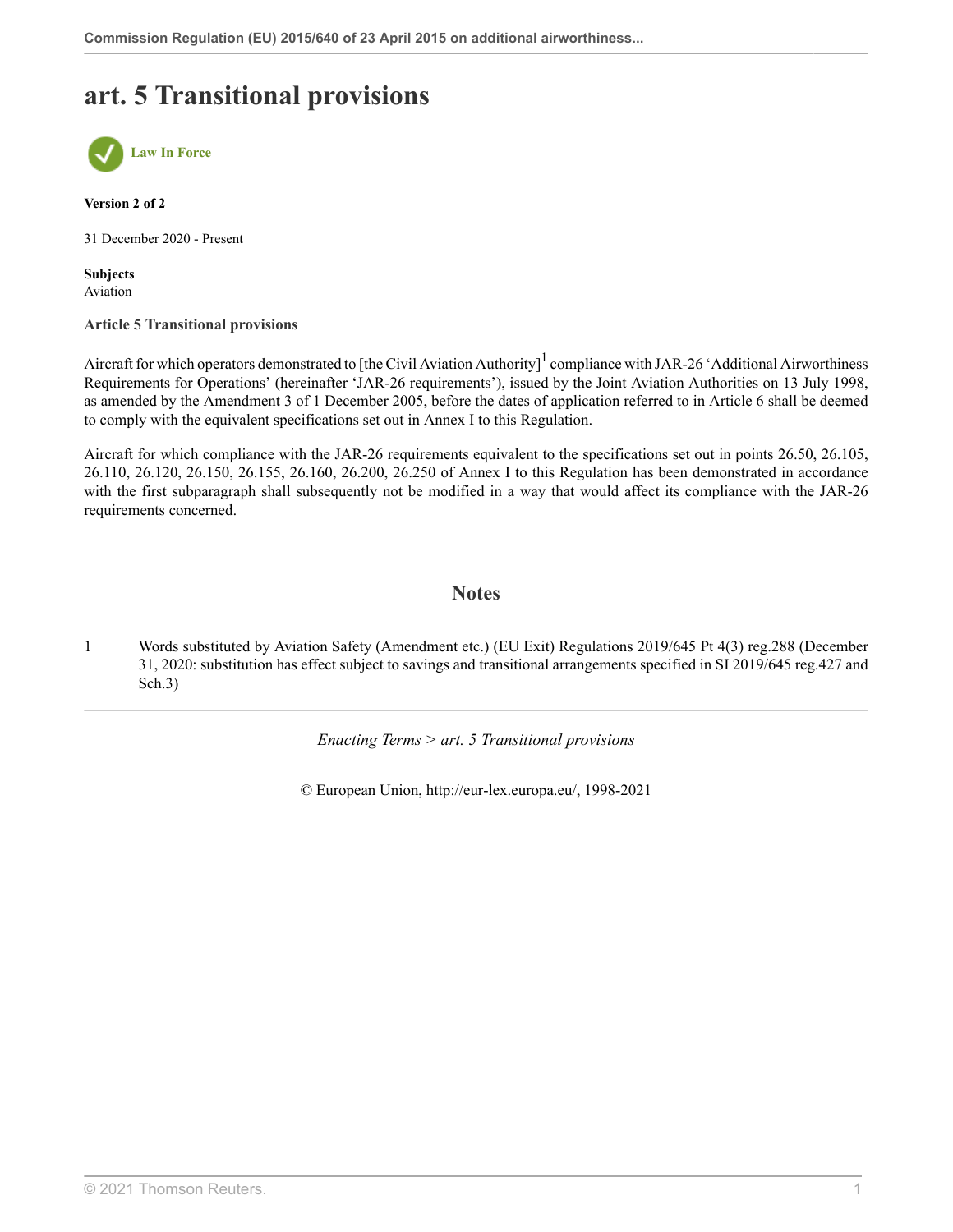## **art. 6 Entry into force and application**



#### **Version 1 of 1**

Date not available - Present

**Subjects** Aviation

#### **Article 6 Entry into force and application**

This Regulation shall enter into force on the twentieth day following its publication in the *Official Journal of the European Union* .

It shall apply from 14 May 2015.

However, points 26.50, 26.105, 26.110, 26.120, 26.150, 26.155, 26.160, 26.200 and 26.250 of Annex I shall apply from 14 May 2017.

*Enacting Terms > art. 6 Entry into force and application*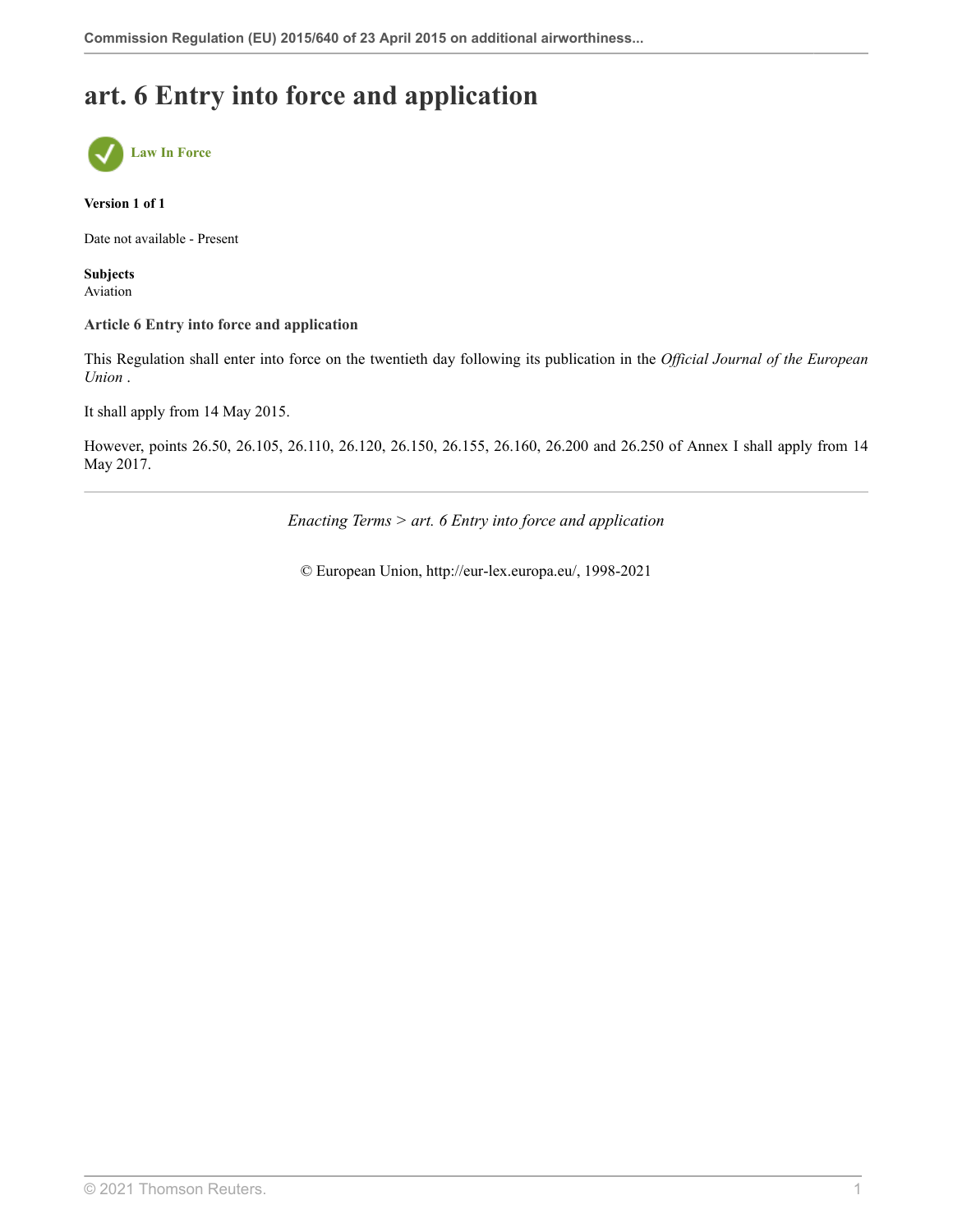## **Signatures**



#### **Version 2 of 2**

31 December 2020 - Present

#### **Subjects**

<span id="page-10-1"></span>Aviation  $\left[...\right]^{1}$  $\left[...\right]^{1}$  $\left[...\right]^{1}$ Done at Brussels, 23 April 2015. *For the Commission The President* Jean-Claude *Juncker*

### **Notes**

<span id="page-10-0"></span>[1](#page-10-1) Words repealed by Aviation Safety (Amendment etc.) (EU Exit) Regulations 2019/645 [Pt 4\(3\) reg.289](http://uk.westlaw.com/Document/I83732F404D2A11E9A853EC4C52A964EE/View/FullText.html?originationContext=document&transitionType=DocumentItem&vr=3.0&rs=PLUK1.0&contextData=(sc.Search)) (December 31, 2020: substitution has effect subject to savings and transitional arrangements specified in SI 2019/645 reg.427 and Sch.3)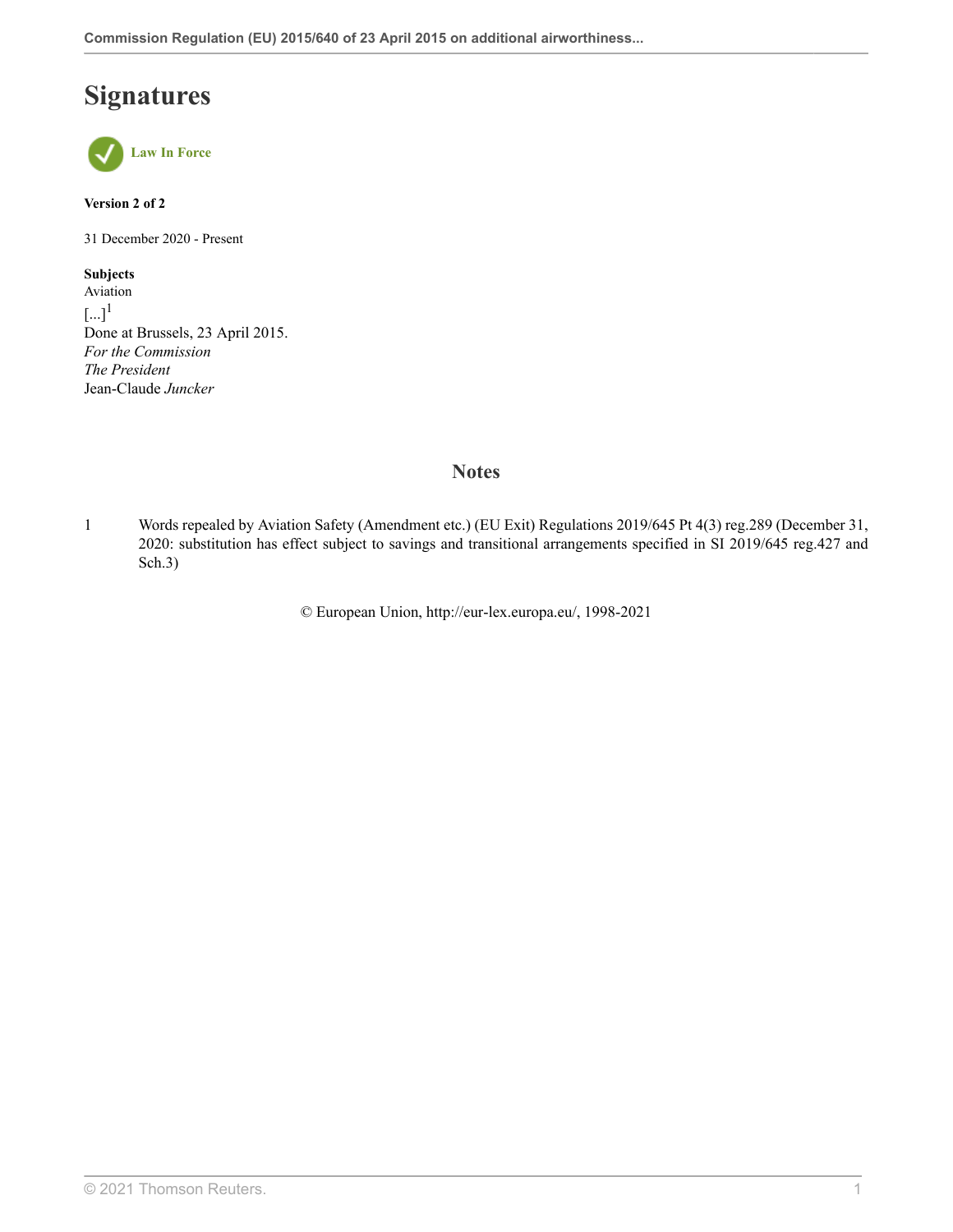

**Version 1 of 1**

Date not available - Present

**Subjects** Aviation

### **ADDITIONAL AIRWORTHINESS SPECIFICATIONS FOR OPERATIONS**

#### **CONTENTS**

SUBPART A — GENERAL PROVISIONS 26.10 Competent authority 26.20 Temporary inoperative equipment 26.30 Demonstration of compliance

SUBPART B — LARGE AEROPLANES 26.50 Seats, berths, safety belts, and harnesses 26.60 Emergency landing — dynamic conditions 26.100 Location of emergency exits 26.105 Emergency exit access 26.110 Emergency exit markings 26.120 Interior emergency lighting and emergency light operation 26.150 Compartment interiors 26.155 Flammability of cargo compartment liners 26.156 Termal or accoustic insulation materials 26.160 Lavatory fire protection 26.170 Fire extinguishers 26.200 Landing gear aural warning 26.250 Flight crew compartment door operating systems — single incapacitation

SUBPART C — LARGE HELICOPTERS 26.400 Fire extinguishers

*Annex I PART-26 > para. 1*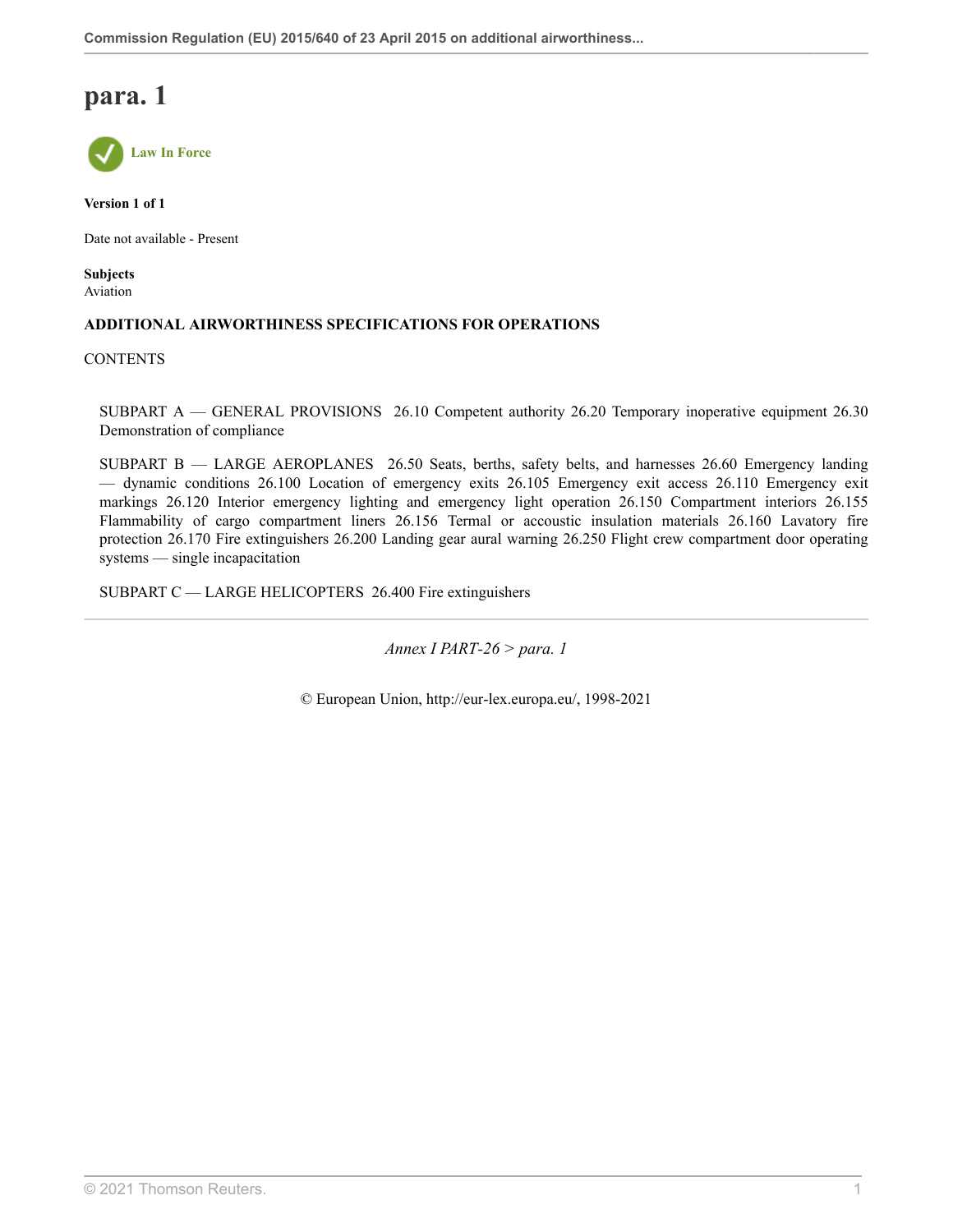

**Version 3 of 3**

20 November 2021 - Present

<span id="page-12-2"></span>**Subjects** Aviation  $[...]^1$  $[...]^1$ 

**26.20 Temporary inoperative equipment**

<span id="page-12-3"></span>A flight shall not be commenced when any of the aircraft's instruments, items of equipment, or functions required by this Part are inoperative or missing unless waived by the operator's Minimum Equipment List as defined in Part-ORO.MLR.105 and approved by the  $[{\rm CAA}]^2$  $[{\rm CAA}]^2$ .

**26.30 Demonstration of compliance**

 $\lceil$ 

(a) The CAA shall issue, in accordance with [Article 76\(3\)](http://uk.westlaw.com/Document/ICC3D03A0BD0C11EBA642FD0A21613E98/View/FullText.html?originationContext=document&transitionType=DocumentItem&vr=3.0&rs=PLUK1.0&contextData=(sc.Search)) of [Regulation \(EU\) 2018/1139](http://uk.westlaw.com/Document/IACFEED10BD0B11EBBF33E8F8D139C39D/View/FullText.html?originationContext=document&transitionType=DocumentItem&vr=3.0&rs=PLUK1.0&contextData=(sc.Search)), certification specifications as standard means to demonstrate compliance with this Annex. The certification specifications shall be sufficiently detailed and specific to indicate the conditions under which compliance with the requirements of this Annex may be demonstrated.

<span id="page-12-4"></span> $\mathbf{1}^3$  $\mathbf{1}^3$ [

(b) Operators and holders of a type certificate, restricted type certificate, supplemental type certificate or a change and repair design approval may demonstrate compliance with the requirements of this Annex by complying with either of the following:

(i) the specifications issued by the CAA under point (a) of this point or the equivalent certification specifications issued by the CAA under point 21.B.70 of Annex I to [Regulation \(EU\) No 748/2012;](http://uk.westlaw.com/Document/I747B5510FA3211EAACB48524E43BB284/View/FullText.html?originationContext=document&transitionType=DocumentItem&vr=3.0&rs=PLUK1.0&contextData=(sc.Search))

(ii) technical standards offering an equivalent level of safety to those included in those certification specifications.

<span id="page-12-5"></span> $\mathcal{I}^4$  $\mathcal{I}^4$ [

(c) Holders of a type certificate, restricted type certificate, supplemental type certificate or a change and repair design approval shall make available to each known operator of the aeroplanes any changes to the "Instructions for Continued Airworthiness" (ICA) required to demonstrate compliance with this Annex. For the purposes of this Regulation, the ICA also include damage tolerance inspections (DTIs), repair evaluation guidelines (REGs), a baseline corrosion prevention and control programme (CPCP) and a list of fatigue-critical structures (FCSs) and airworthiness limitation sections (ALSs).

<span id="page-12-6"></span> $\mathcal{I}^{5}$  $\mathcal{I}^{5}$  $\mathcal{I}^{5}$ 

### **Notes**

- <span id="page-12-0"></span>[1](#page-12-2) Repealed by Aviation Safety (Amendment etc.) (EU Exit) Regulations 2019/645 [Pt 4\(3\) reg.290\(3\)\(a\)](http://uk.westlaw.com/Document/I0E4DE8304D2B11E9A853EC4C52A964EE/View/FullText.html?originationContext=document&transitionType=DocumentItem&vr=3.0&rs=PLUK1.0&contextData=(sc.Search)) (December 31, 2020: repeal has effect subject to savings and transitional arrangements specified in SI 2019/645 reg.427 and Sch.3)
- <span id="page-12-1"></span>[2](#page-12-3) Words substituted by Aviation Safety (Amendment etc.) (EU Exit) Regulations 2019/645 [Pt 4\(3\) reg.290\(3\)\(b\)](http://uk.westlaw.com/Document/I0E4DE8304D2B11E9A853EC4C52A964EE/View/FullText.html?originationContext=document&transitionType=DocumentItem&vr=3.0&rs=PLUK1.0&contextData=(sc.Search)) (December 31, 2020: substitution has effect subject to savings and transitional arrangements specified in SI 2019/645 reg.427 and Sch.3)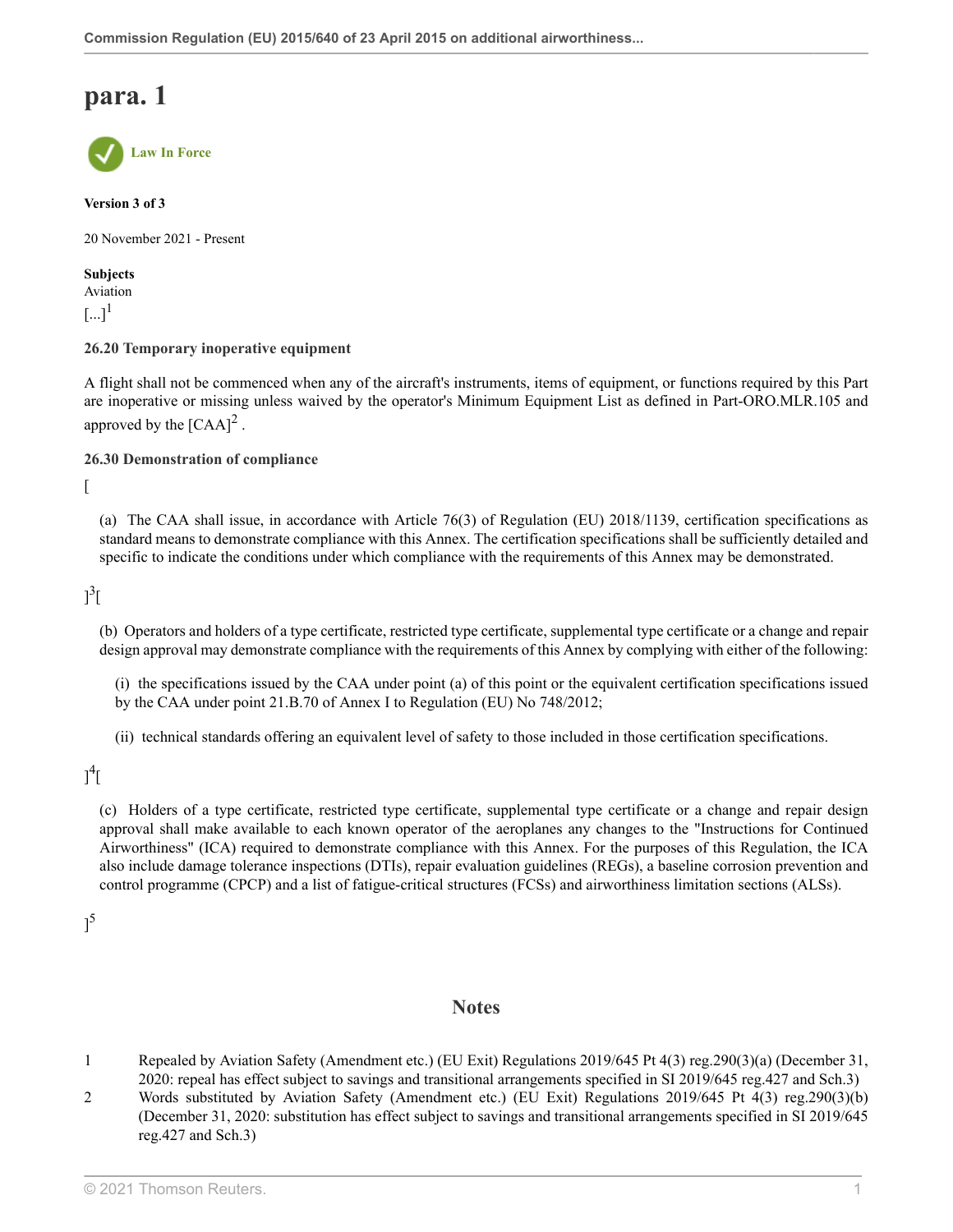### **Notes**

- <span id="page-13-0"></span>[3](#page-12-4) Words substituted by Aviation Safety (Amendment) (No. 3) Regulations 2021/1203 [Pt 3\(5\) reg.21\(3\)\(a\)](http://uk.westlaw.com/Document/I65824AE03A3811EC8C3F8DC6E4B22D01/View/FullText.html?originationContext=document&transitionType=DocumentItem&vr=3.0&rs=PLUK1.0&contextData=(sc.Search)) (November 20, 2021)
- <span id="page-13-1"></span>[4](#page-12-5) Words substituted by Aviation Safety (Amendment) (No. 3) Regulations 2021/1203 [Pt 3\(5\) reg.21\(3\)\(b\)](http://uk.westlaw.com/Document/I65824AE03A3811EC8C3F8DC6E4B22D01/View/FullText.html?originationContext=document&transitionType=DocumentItem&vr=3.0&rs=PLUK1.0&contextData=(sc.Search)) (November 20, 2021)
- <span id="page-13-2"></span>[5](#page-12-6) Words inserted by Aviation Safety (Amendment) (No. 3) Regulations 2021/1203 [Pt 3\(5\) reg.21\(3\)\(c\)](http://uk.westlaw.com/Document/I65824AE03A3811EC8C3F8DC6E4B22D01/View/FullText.html?originationContext=document&transitionType=DocumentItem&vr=3.0&rs=PLUK1.0&contextData=(sc.Search)) (November 20, 2021)

*Annex I PART-26 > Annex partA GENERAL PROVISIONS > para. 1*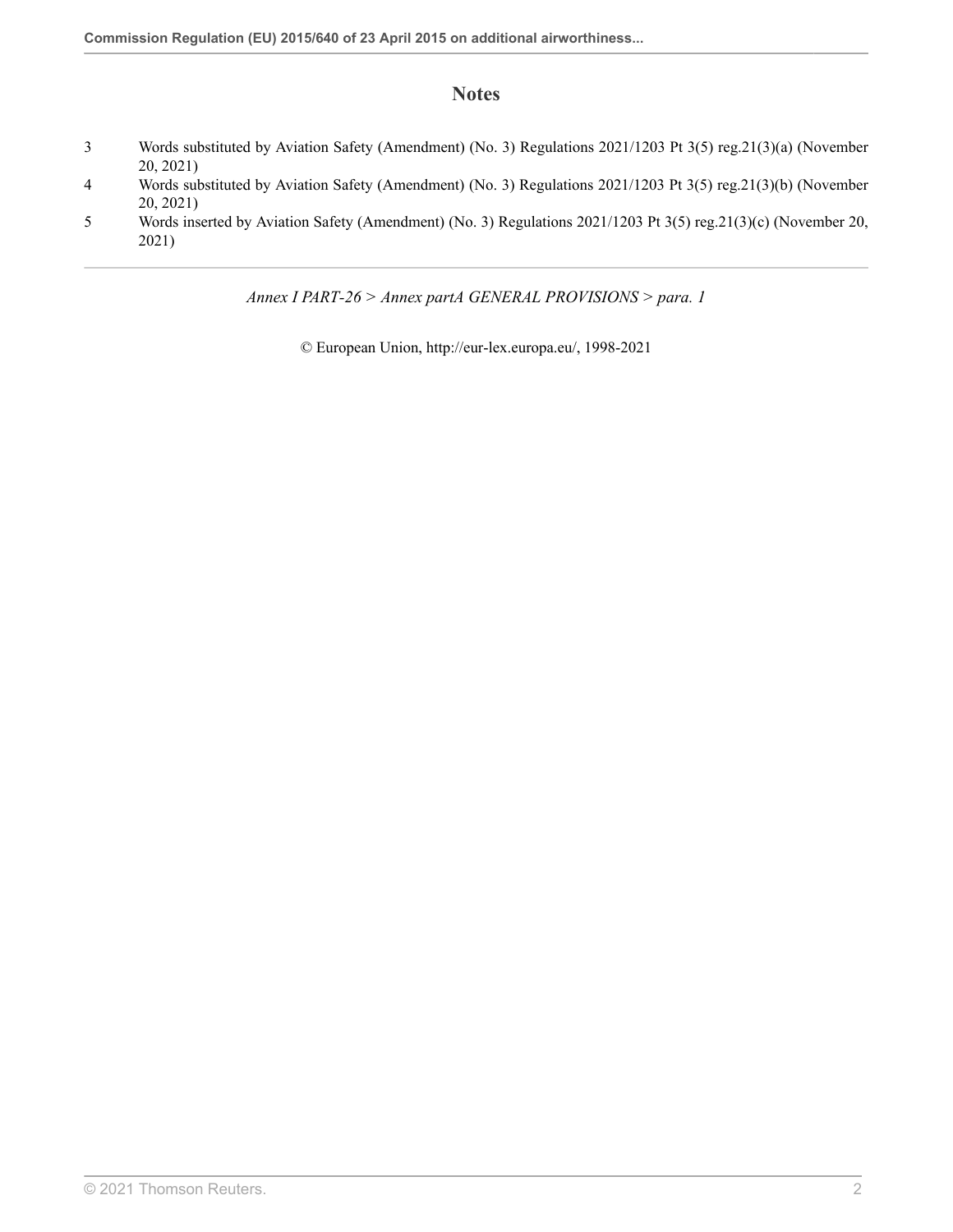

**Version 2 of 3**

20 November 2021 - Present

**Subjects** Aviation

**26.50 Seats, berths, safety belts, and harnesses**

Operators of large aeroplanes used in commercial air transport, type certified on or after 1 January 1958, shall ensure that each flight or cabin crew member seat and its restraint system are configured in order to provide an optimum level of protection in an emergency landing whilst allowing the occupant's necessary functions and facilitating rapid egress.

```
26.60 Emergency landing — dynamic conditions
```
 $\lceil$ 

Operators of large aeroplanes used in commercial air transport of passengers, type- certified on or after 1 January 1958, and for which the individual certificate of airworthiness is first issued on or after 26 February 2021 shall demonstrate for each seat type design approved for occupancy during taxiing, take-off or landing that the occupant is protected when exposed to loads resulting from emergency landing conditions. The demonstration shall be made by one of the following means:

- (a) successfully completed dynamic tests;
- (b) rational analysis providing equivalent safety, based on dynamic tests of a similar seat type design.

The obligation set out in the first point shall not apply to the following seats:

- (a) flight deck crew seats;
- (b) seats in low-occupancy aeroplanes involved only in on-demand non-scheduled commercial air transport operations;

(c) seats in an aeroplane model listed in Table A.1 of Appendix 1 and carrying a manufacturer serial number listed in that Table.

### <span id="page-14-0"></span> $]^{1}$  $]^{1}$  $]^{1}$

#### **26.100 Location of emergency exits**

Except for aeroplanes having an emergency exit configuration installed and approved prior to 1 April 1999, operators of large aeroplanes used in commercial air transport having a maximum operational passenger seating configuration of more than nineteen with one or more emergency exits deactivated shall ensure that the distance(s) between the remaining exits remains (remain) compatible with effective evacuation.

#### **26.105 Emergency exit access**

Operators of large aeroplanes used in commercial air transport shall provide means to facilitate the rapid and easy movement of each passenger from their seat to any of the emergency exits in case of an emergency evacuation.

#### **26.110 Emergency exit markings**

Operators of large aeroplanes used in commercial air transport shall comply with the following: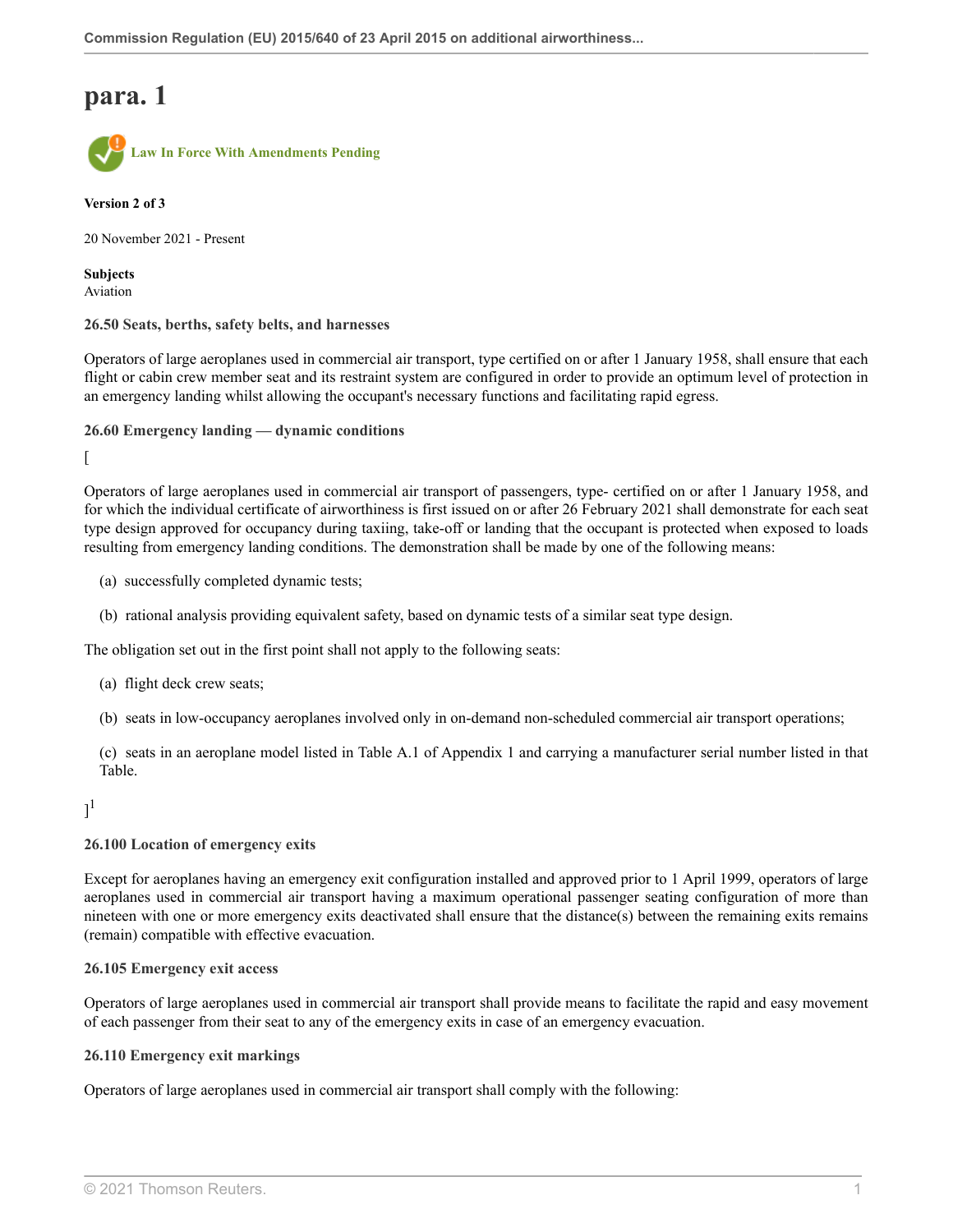(a) means shall be provided to facilitate the location, access, and operation of emergency exits by cabin occupants under foreseeable conditions in the cabin in case of an emergency evacuation;

(b) means shall be provided to facilitate the location and operation of emergency exits by personnel on the outside of the aeroplane in case of an emergency evacuation.

#### **26.120 Interior emergency lighting and emergency light operation**

Operators of large aeroplanes used in commercial air transport shall provide means to ensure that illuminated exit signage, general cabin and exit area illumination, and low level exit path illumination is available to facilitate the location of exits and movement of passengers to the exits in case of emergency evacuation.

#### **26.150 Compartment interiors**

Operators of large aeroplanes used in commercial air transport shall comply with the following:

(a) all materials and equipment used in compartments occupied by the crew or passengers shall demonstrate flammability characteristics compatible with minimising the effects of in-flight fires and the maintenance of survivable conditions in the cabin for a time commensurate with that needed to evacuate the aircraft;

(b) smoking prohibition shall be indicated with placards;

(c) disposal receptacles shall be such that containment of an internal fire is ensured; such receptacles shall be marked to prohibit the disposal of smoking materials.

#### **26.155 Flammability of cargo compartment liners**

Operators of large aeroplanes used in commercial air transport, type certified after 1 January 1958, shall ensure that the liners of Class C or Class D cargo compartments are constructed of materials that adequately prevent the effects of a fire in the compartment from endangering the aircraft or its occupants.

#### **26.156 Thermal or acoustic insulation materials**

Operators of large aeroplanes used in commercial air transport, type certified on or after 1 January 1958, shall ensure that:

(a) for aeroplanes for which the first individual certificate of airworthiness is issued before 18 February 2021, when new thermal or acoustic insulation materials are installed as replacements on or after 18 February 2021, those new materials have flame propagation resistance characteristics which prevent or reduce the risk of flame propagation in the aeroplane;

(b) for aeroplanes for which the first individual certificate of airworthiness is issued on or after 18 February 2021, thermal and acoustic insulation materials have flame propagation resistance characteristics which prevent or reduce the risk of flame propagation in the aeroplane;

(c) for aeroplanes for which the first individual certificate of airworthiness is issued on or after 18 February 2021 and with a passenger capacity of 20 or more, thermal and acoustic insulation materials (including the means of fastening the materials to the fuselage) installed in the lower half of the aeroplane have flame penetration resistance characteristics which prevent or reduce the risk of flame penetration into the aeroplane after an accident and which ensure survivable conditions in the cabin for a time needed to evacuate the aeroplane.

#### **26.160 Lavatory fire protection**

Operators of large aeroplanes used in commercial air transport with a maximum operational passenger seating configuration of more than 19 shall comply with the following:

Lavatories shall be equipped with:

(a) smoke detection means;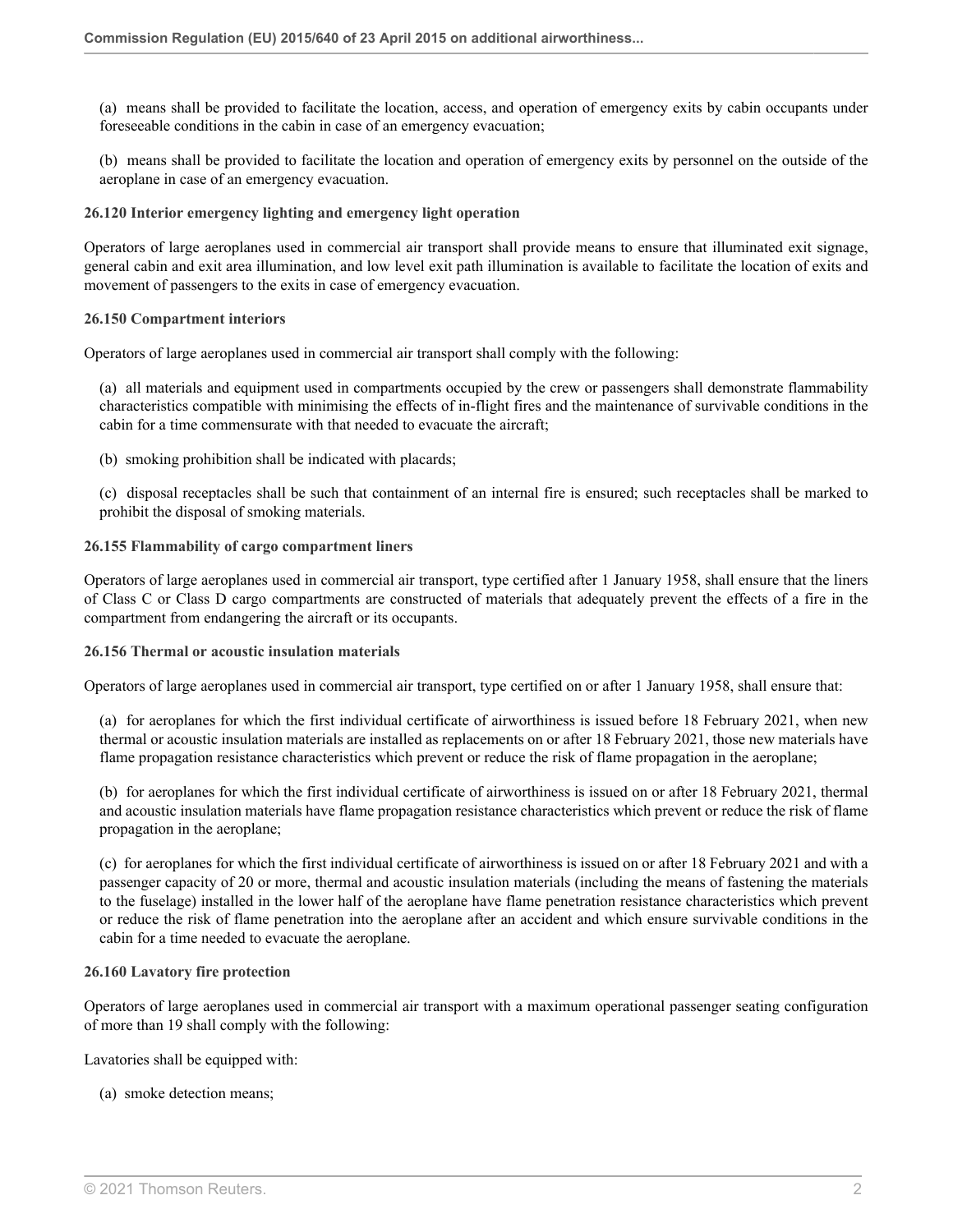(b) means to automatically extinguish a fire occurring in each disposal receptacle.

#### **26.170 Fire extinguishers**

Operators of large aeroplanes shall ensure that the following extinguishers do not use halon as an extinguishing agent:

(a) built-in fire extinguishers for each lavatory waste receptacle for towels, paper or waste in large aeroplanes for which the first individual certificate of airworthiness is issued on or after 18 February 2020;

(b) portable fire extinguishers in large aeroplanes for which the first individual certificate of airworthiness is issued on or after 18 May 2019.

#### **26.200 Landing gear aural warning**

Operators of large aeroplanes used in commercial air transport shall ensure that an appropriate landing gear aural warning device is installed in order to significantly reduce the likelihood of landings with landing gear inadvertently retracted.

 $\lceil$ 

#### **26.205 Runway overrun awareness and alerting systems**

(a) Operators of large aeroplanes used in commercial air transport shall ensure that every aeroplane for which the first individual certificate of airworthiness was issued on or after 1 January 2026, is equipped with a runway overrun awareness and alerting system.

(b) This system shall be designed in a manner allowing to reduce the risk of a longitudinal runway excursion during landing by providing an alert, in-flight and on the ground, to the flight crew when the aeroplane is at risk of not being able to stop within the available distance to the end of the runway.

<span id="page-16-0"></span> $]^{2}$  $]^{2}$  $]^{2}$ 

### **26.250 Flight crew compartment door operating systems — single incapacitation**

Operators of large aeroplanes used in commercial air transport shall ensure that flight crew compartment door operating systems, where installed, be provided with alternate opening means in order to facilitate access by cabin crew members into the flight crew compartment in the case of a single flight crew member incapacitation.

 $\lceil$ 

#### **26.300 Continuing structural integrity programme for ageing aeroplanes structures — general requirements**

(a) A holder of a type-certificate (TC) or a restricted TC for a turbine-powered large aeroplane certified on or after 1 January 1958, for which the application for TC was submitted before 1 January 2019, shall establish a continuing structural integrity programme for ageing aeroplane structures, which shall comply with the requirements set out in points 26.301 to 26.309.

(b) Point (a) shall not apply to an aeroplane model which was issued with a type- certificate before 26 February 2021 and which meets any of the following conditions:

- (i) it is listed in Table A.1 of Appendix 1 of this Annex;
- (ii) it is no longer operated after 26 February 2021;
- (iii) it has not been certified to conduct civil operation with a payload or passengers;

(iv) it has a restricted TC issued before 26 February 2021 in accordance with damage tolerance requirements, provided that it is not operated beyond 75 % of its design service goal and is primarily operated in support of the approval holder's manufacturing operation;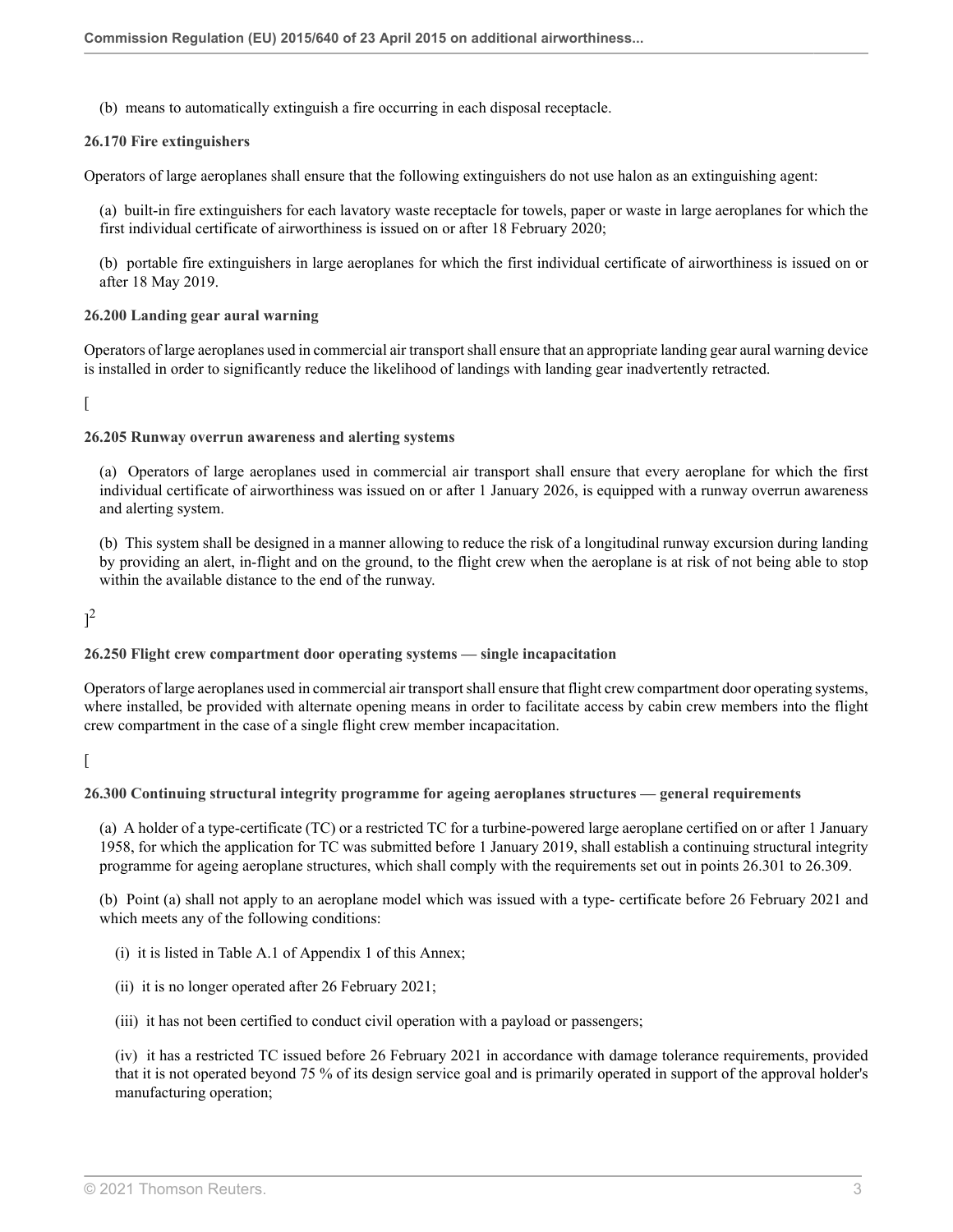(v) it is certified with a restricted TC and is designed primarily for firefighting.

The exceptions provided for in points  $(b)(ii)$  to  $(b)(v)$  shall apply only if the holder of a type-certificate (TC) or a restricted TC submits to the CAA before 27 May 2022 for approval a list identifying the aeroplane type and models, variations or serial numbers together with information supporting the reasons why the aeroplane has been included in the list.

(c) For an aeroplane model which was issued with a first type-certificate before 26 February 2021 and for which an existing change or repair is not and will not be incorporated in any aeroplane in operation on and after 26 February 2023 points (a)(ii) and (a)(iii) of point 26.307 and point (a)(ii) of point 26.308 shall not apply if before 26 February 2023 the holder of a typecertificate (TC) or a restricted TC submits to the CAA for the approval the list of all changes and repairs.

#### **26.301 Compliance Plan for (R)TC holders**

(a) A holder of a type-certificate (TC) or a restricted TC for a turbine-powered large aeroplane certified on or after 1 January 1958, for which the application for TC was submitted before 1 January 2019 shall:

(i) establish a compliance plan for continuing structural integrity that describes the planned demonstration of compliance with the requirements set out in points 26.302 to 26.309;

(ii) submit the compliance plan for continuing structural integrity referred in point (i) to the CAA before 27 May 2022 for approval.

(b) An applicant for a TC or restricted TC referred to in [Article 1paragraph 2\(c\)](http://uk.westlaw.com/Document/I6D6E4D4062B511EB8457EA019A83731C/View/FullText.html?originationContext=document&transitionType=DocumentItem&vr=3.0&rs=PLUK1.0&contextData=(sc.Search)) shall:

(i) establish a compliance plan for continuing structural integrity that describes the planned demonstration of compliance with the requirements set out in points 26.303 to 26.306;

(ii) submit the compliance plan for continuing structural integrity referred to in point (i) to the CAA before 27 May 2022 or, before the issuance of the certificate, if it occurs later, for approval.

#### **26.302 Fatigue and damage tolerance evaluation**

(a) A holder of a type-certificate (TC) or a restricted TC, for a turbine-powered large aeroplane certified to carry 30 passengers or more, or with a payload capacity of 3 402 kg (7 500 lbs) or more, certified on or after 1 January 1958, for which the application for TC was submitted before 1 January 2019, shall carry out a fatigue and damage tolerance evaluation of the aeroplane structure and develop the DTI that will avoid catastrophic failures due to fatigue throughout the operational life of the aeroplane.

(b) Unless the documentation describing the DTI referred to in point (a) have already been approved by the CAA in accordance with Annex I (Part 21) to [Regulation \(EU\) No 748/2012](http://uk.westlaw.com/Document/I747B5510FA3211EAACB48524E43BB284/View/FullText.html?originationContext=document&transitionType=DocumentItem&vr=3.0&rs=PLUK1.0&contextData=(sc.Search)), the holder of a TC or a restricted TC shall submit that documentation to the CAA before 26 February 2024 for approval.

#### **26.303 Limit of Validity**

(a) A holder of a type-certificate (TC) or a restricted TC, for a turbine-powered large aeroplane certified on or after 1 January 1958, for which the application for TC was submitted before 1 January 2019, certified with a maximum take-off weight (MTOW) greater than 34 019 kg (75 000 lbs), shall:

(i) establish a limit of validity (LOV) and include that LOV in an amended ALS;

(ii) identify existing and new maintenance actions upon which the LOV depends, and develop service information necessary for operators to implement those maintenance actions and submit the service information for the maintenance actions to the CAA in accordance with a binding schedule agreed with the CAA.

 The aeroplane structural configurations to be evaluated for the purpose of establishing the LOV shall include all model variations and derivatives approved under the TC before 26 February 2021 and all structural changes and replacements to the structural configurations of those aeroplanes that are required by an airworthiness directive issued before 26 February 2021. By way of derogation from point (a)(ii), a holder of a type-certificate (TC) or a restricted TC for a turbine-powered large aeroplane shall not be required to develop and submit to the CAA the service information for a maintenance action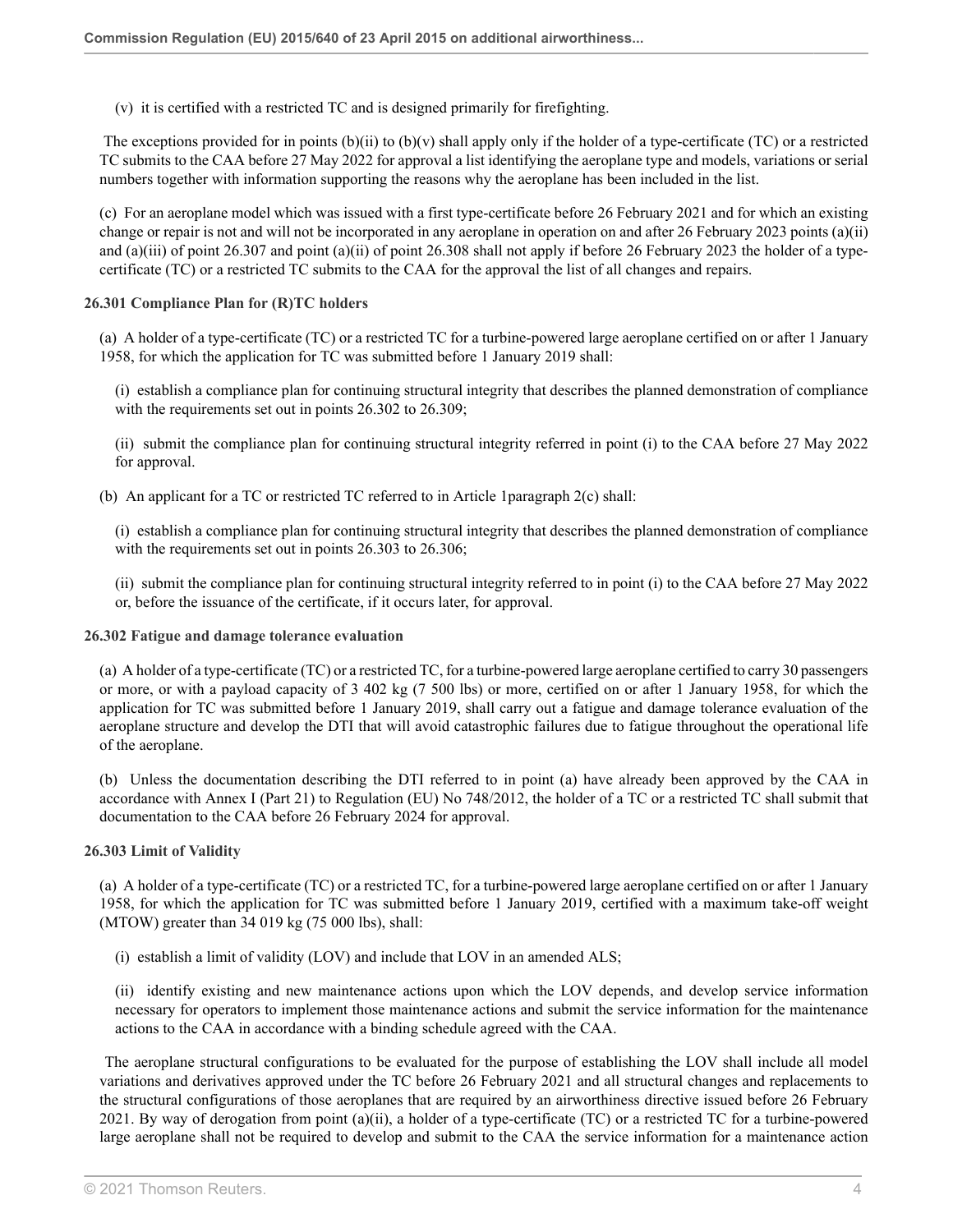applicable to an aeroplane model which will no longer be operated after the scheduled point of submittal for the service information of that maintenance action. For this exception to take effect, the holder of a type-certificate (TC) or a restricted TC shall inform the CAA not later than the date at which the aeroplane model ceases operation.

(b) The holder of the type-certificate (TC) or the restricted TC shall submit the LOV established in accordance with point (a) and the amendment to the ALS referred to in that point together with the binding schedule to the CAA for approval, before the deadlines established in points (i) to (iii):

(i) 26 August 2023 for fatigue critical structure with a certification basis that does not include a damage tolerance evaluation;

(ii) 26 February 2027 for aeroplane structure subject to ongoing full-scale fatigue testing at the date of the applicability of this amending Regulation;

(iii) 26 February 2026 for all other aeroplane structures.

(c) An applicant for a TC or restricted TC as referred in [Article 1paragraph 2\(c\),](http://uk.westlaw.com/Document/I6D6E4D4062B511EB8457EA019A83731C/View/FullText.html?originationContext=document&transitionType=DocumentItem&vr=3.0&rs=PLUK1.0&contextData=(sc.Search)) for a turbine-powered large aeroplane with a maximum take-off weight (MTOW) greater than 34 019 kg (75 000 lbs), shall:

(i) establish a limit of validity (LOV) and include that LOV in the ALS;

(ii) identify existing and new maintenance actions upon which the LOV depends, and develop service information necessary for operators to implement those maintenance actions and submit the service information for the maintenance actions to the CAA in accordance with a binding schedule agreed with the CAA.

(d) The applicant for a TC or restricted TC as referred in [Article 1paragraph 2\(c\)](http://uk.westlaw.com/Document/I6D6E4D4062B511EB8457EA019A83731C/View/FullText.html?originationContext=document&transitionType=DocumentItem&vr=3.0&rs=PLUK1.0&contextData=(sc.Search)) shall submit the LOV established in accordance with point (c) above and the ALS referred to in that point together with the binding schedule to the CAA, for approval.

(e) The following deadlines shall apply to the obligations referred to in point (d):

(i) before the date approved by the CAA in the plan of the applicant for completing tests and analyses of any aeroplane structure requiring new full-scale fatigue testing to support establishment of the LOV;

(ii) before 26 February 2026 for all other aeroplane structures.

#### **26.304 Corrosion prevention and control programme**

(a) A holder of a type-certificate (TC) or a restricted TC for a turbine-powered large aeroplane certified on or after 1 January 1958, for which the application for TC was submitted before 1 January 2019, shall establish a baseline corrosion prevention and control programme (CPCP).

(b) Unless the baseline CPCP referred to in point (a) has already been approved by the CAA in accordance with point 21.A.3B(c)(1) of Annex 1 to [Regulation \(EU\) No 748/2012](http://uk.westlaw.com/Document/I747B5510FA3211EAACB48524E43BB284/View/FullText.html?originationContext=document&transitionType=DocumentItem&vr=3.0&rs=PLUK1.0&contextData=(sc.Search)) or in a maintenance review board report (MRBR) approved by the CAA, the holder of a type-certificate (TC) or a restricted TC shall submit the CPCP to the CAA before 26 February 2024, for approval.

(c) An applicant for a TC or restricted TC as referred to in [Article 1paragraph 2\(c\),](http://uk.westlaw.com/Document/I6D6E4D4062B511EB8457EA019A83731C/View/FullText.html?originationContext=document&transitionType=DocumentItem&vr=3.0&rs=PLUK1.0&contextData=(sc.Search)) for a turbine-powered large aeroplane shall establish a baseline corrosion prevention and control programme (CPCP) prior to the TC being issued.

#### **26.305 Validity of the continuing structural integrity programme**

(a) A holder of a type-certificate (TC) or a restricted TC for a turbine-powered large aeroplane certified on or after 1 January 1958, for which the application for TC was submitted before 1 January 2019, shall establish and implement a process that ensures that the continuing structural integrity programme remains valid throughout the operational life of the aeroplane, taking into account service experience and current operations.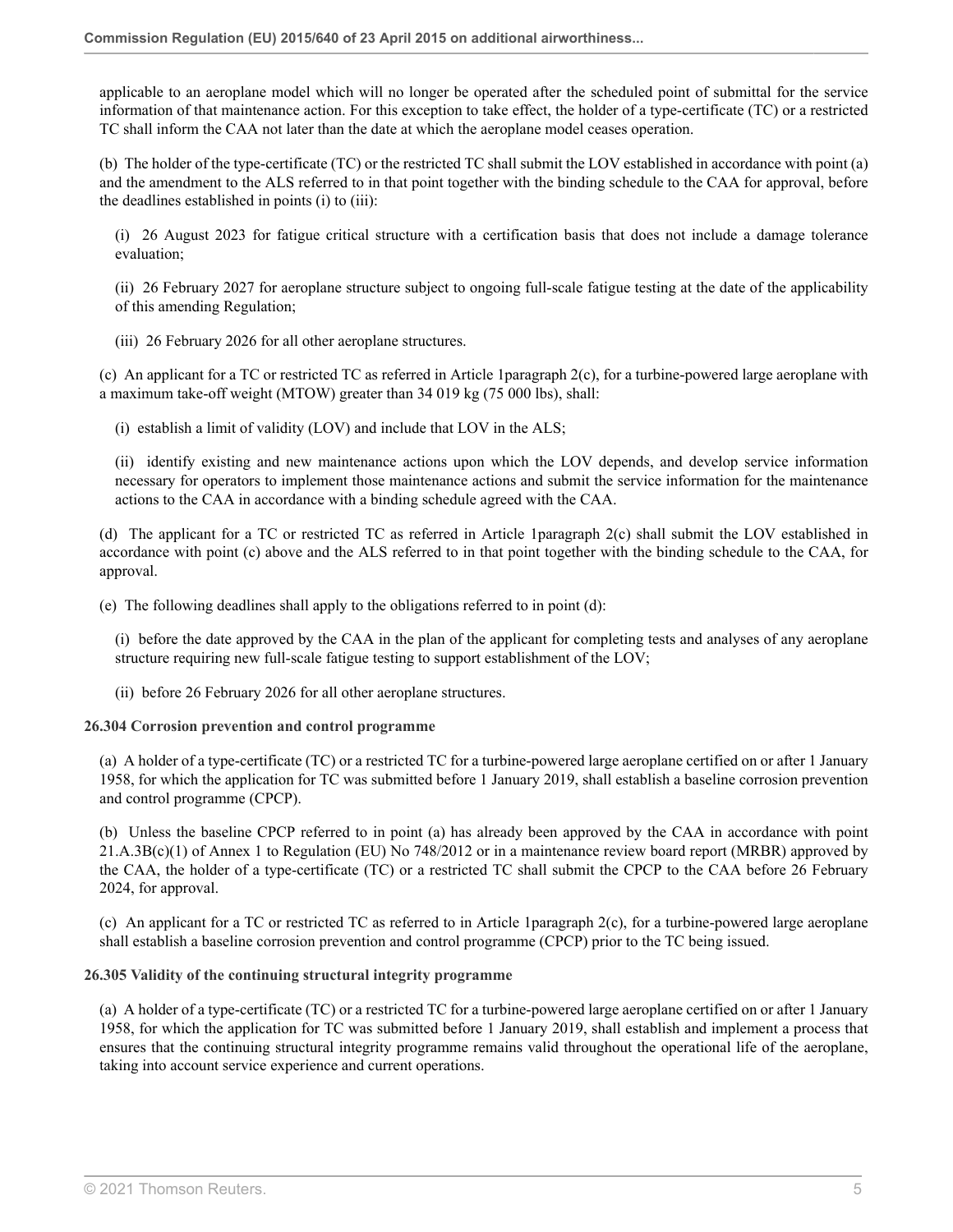(b) The holder of a type-certificate (TC) or a restricted TC shall submit a description of the process referred to in point(a) to the CAA before 26 February 2024 for approval. The holder of a type-certificate (TC) or a restricted TC shall implement the process within 6 months after its approval by the CAA.

(c) An applicant for a TC or restricted TC as referred to in [Article 1paragraph 2\(c\)](http://uk.westlaw.com/Document/I6D6E4D4062B511EB8457EA019A83731C/View/FullText.html?originationContext=document&transitionType=DocumentItem&vr=3.0&rs=PLUK1.0&contextData=(sc.Search)) for a turbine-powered large aeroplane, shall establish and implement a process that ensures that the continuing structural integrity programme remains valid throughout the operational life of the aeroplane, taking into account service experience and current operations. It shall submit a description of the process to the CAA before 26 February 2024, or before the issuance of the certificate, whichever occurs later, for approval and shall implement the process within 6 months after its approval by the CAA.

#### **26.306 Fatigue critical baseline structure**

(a) A holder of a type-certificate (TC) or a restricted TC for a turbine-powered large aeroplane certified on or after 1 January 1958, for which the application for TC was submitted before 1 January 2019 and certified to carry 30 passengers or more, or with a payload capacity of 3 402 kg (7 500 lbs) or more shall identify and list the fatigue-critical baseline structures (FCBS) for all aeroplane model variations and derivatives included in the TC or restricted TC.

(b) The holder of a type-certificate (TC) or a restricted TC shall submit the list of the structures referred to in point (a) to the CAA before 26 August 2022 for approval.

(c) Upon approval of the list referred to in point (a) by the CAA, the holder of a type- certificate (TC) or a restricted TC shall make it available to operators and persons required to comply with points 26.330 and 26.370.

(d) An applicant for a TC or restricted TC as referred to in [Article 1paragraph 2\(c\),](http://uk.westlaw.com/Document/I6D6E4D4062B511EB8457EA019A83731C/View/FullText.html?originationContext=document&transitionType=DocumentItem&vr=3.0&rs=PLUK1.0&contextData=(sc.Search)) for a turbine-powered large aeroplane to be certified to carry 30 passengers or more, or with a payload capacity of 3 402 kg (7 500 lbs) or more shall identify and list the fatigue-critical baseline structures (FCBS) for all aeroplane model variations and derivatives included in the TC or restricted TC. It shall submit the list of these structures to the CAA before 26 August 2022, or before the issuance of the certificate, whichever occurs later, for approval.

(e) Upon approval of the list referred to in point (d) by the CAA, the applicant for a TC or restricted TC as referred to [Article](http://uk.westlaw.com/Document/I6D6E4D4062B511EB8457EA019A83731C/View/FullText.html?originationContext=document&transitionType=DocumentItem&vr=3.0&rs=PLUK1.0&contextData=(sc.Search)) [1paragraph 2\(c\)](http://uk.westlaw.com/Document/I6D6E4D4062B511EB8457EA019A83731C/View/FullText.html?originationContext=document&transitionType=DocumentItem&vr=3.0&rs=PLUK1.0&contextData=(sc.Search)) shall make it available to operators and persons required to comply with point 26.370.

#### **26.307 Damage tolerance data for existing changes to fatigue-critical structure**

(a) A holder of a type-certificate (TC) or restricted TC for a turbine-powered large aeroplane certified on or after 1 January 1958 certified to carry 30 passengers or more, or with a payload capacity of 3 402 kg (7 500 lbs) or more, for changes and fatigue-critical modified structure (FCMS) existing on 26 February 2021 shall:

(i) review existing design changes (design modifications) and identify all changes that affect FCBS identified in accordance with point 26.306;

(ii) for each change identified in accordance with point  $(a)(i)$ , identify any associated fatigue-critical modified structure (FCMS);

(iii) for each change identified in accordance with point  $(a)(i)$ , perform a damage tolerance evaluation and establish and document the associated damage tolerance inspections;

(b) The holder of a type-certificate (TC) or a restricted TC shall submit the list of all fatigue-critical modified structure (FCMS) identified in accordance with point (a)(ii) to the CAA before 26 February 2023, for approval.

(c) The holder of a type-certificate (TC) or a restricted TC shall submit the damage tolerance data, including DTI, resulting from the evaluation performed in accordance with point (a)(iii) to the CAA before 26 August 2023 for approval.

(d) Upon approval by the CAA of the FCMS list submitted in accordance with point (b), the holder of a type-certificate (TC) or restricted shall make that list available to operators and persons required to comply with points 26.330 and 26.370.

#### **26.308 Damage tolerance data for existing repairs to fatigue-critical structure**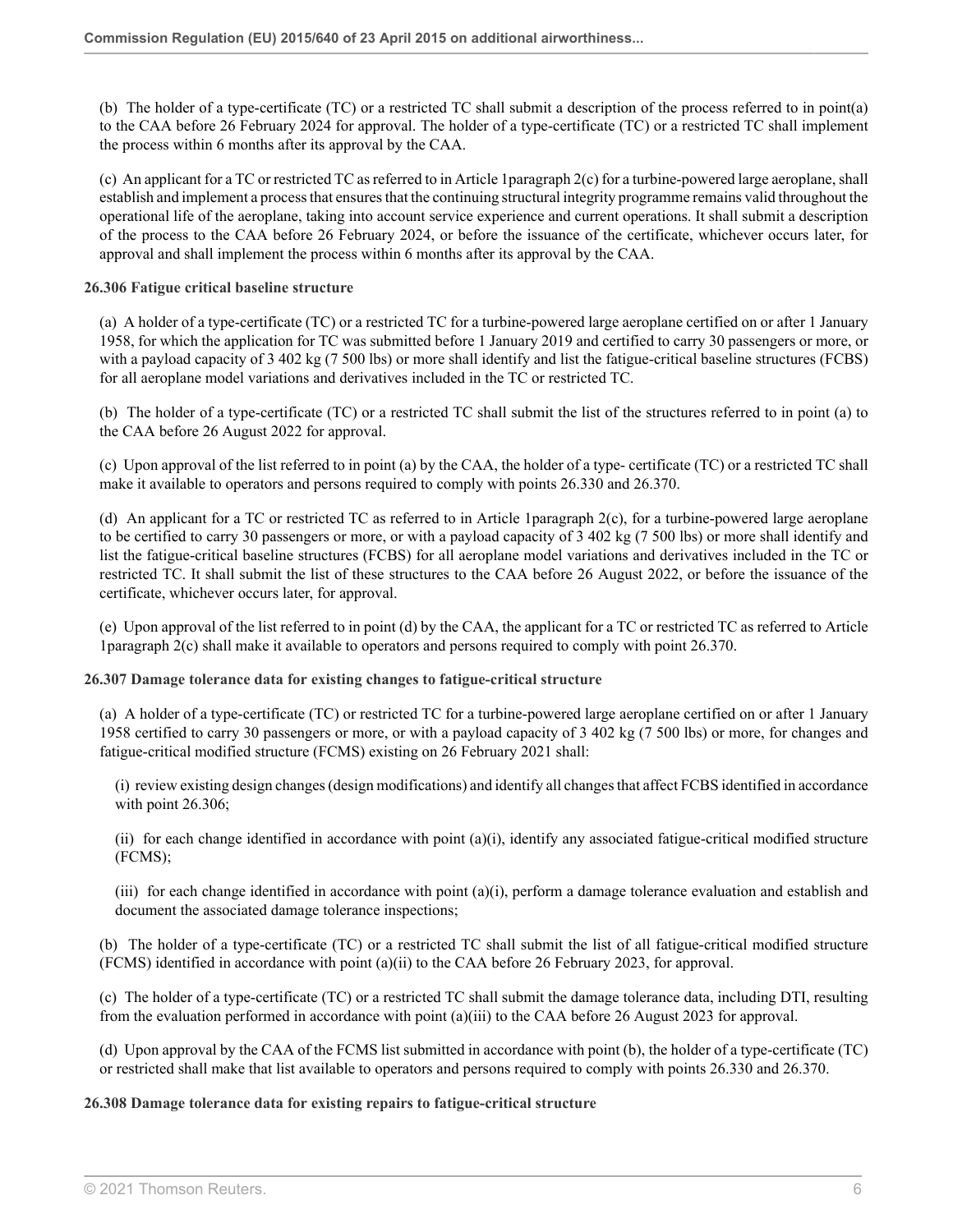(a) A holder of a type-certificate (TC) or restricted TC for a turbine-powered large aeroplane certified on or after 1 January 1958 certified to carry 30 passengers or more, or with a payload capacity of 3 402 kg (7 500 lbs) or more, for published repairs existing on 26 February 2021 shall:

(i) review the repair data and identify each repair specified in the data that affects the fatigue-critical baseline structure and the fatigue-critical modified structure identified in accordance with point (a) of point 26.306 and point (a)(ii) of point 26.307;

(ii) perform a damage tolerance evaluation for each repair identified in accordance with point  $(a)(i)$ , unless previously done.

(b) The holder of a type-certificate (TC) or restricted TC shall submit the damage tolerance data, including DTI, resulting from the evaluation performed in accordance with point (a)(ii) to the CAA before 26 May 2023 for approval, unless already approved in accordance with point 21.A.435(b)(2) of Annex I (Part 21) to Regulation (EU) No 748/2012 before 26 August 2023.

#### **26.309 Repair evaluation guidelines**

(a) A holder of a type-certificate (TC) or restricted TC for a turbine-powered large aeroplane certified on or after 1 January 1958 certified to carry 30 passengers or more, or with a payload capacity of 3 402 kg (7 500 lbs) or more and for which the TC or restricted TC was issued prior to 11 January 2008, shall develop repair evaluation guidelines (REGs) to establish:

(i) a process for conducting surveys of affected aeroplane that enables the identification and documentation of all existing repairs affecting the fatigue- critical structure identified in accordance with point (a) of point 26.306 and point (a)(ii) of point 26.307;

(ii) a process that enables operators to obtain a DTI for repairs identified in accordance with point  $(a)(i)$ ;

(iii) an implementation schedule that provides time frames for conducting aeroplane surveys, obtaining DTIs and incorporating DTIs into the maintenance programme of the operator of the aeroplane.

(b) The holder of a TC or a restricted TC shall submit the repair evaluation guidelines developed in accordance with point (a) to the CAA before 26 February 2024, for approval.

**26.330 Damage tolerance data for existing supplemental type-certificates (STCs), other existing major changes and existing repairs affecting those changes or STCs**

(a) A holder of a STC issued before 26 February 2022 for a major change, or a holder of a major change that has been deemed approved in accordance with Article 4 of Regulation (EU) No 748/2012, for large aeroplanes certified on or after 1 January 1958 to carry 30 or more passengers or that have a payload capacity of 3 402 kg (7 500 lbs) or more, shall support operators required to comply with point 26.370(a)(ii) by addressing the adverse effects of those changes and repairs to those changes on the aeroplane structure and shall comply with the requirements set out in points 26.331 to 26.334.

(b) Point (a) shall not apply to major changes and repairs to an aeroplane model first certified prior to 26 February 2022 when that aeroplane model meets any of the following conditions:

- (i) it is listed in Table A.1 of Appendix 1;
- (ii) it no longer operates after 26 February 2022;
- (iii) it has not been certified to conduct civil operation with a payload or passengers;

(iv) it has a restricted TC and have been certified in accordance with damage tolerance requirements, provided that it is not operated beyond 75 % of its design service goal and is primarily operated in support of the restricted TC holders manufacturing operation;

(v) it is certified with a restricted TC and is designed primarily for firefighting;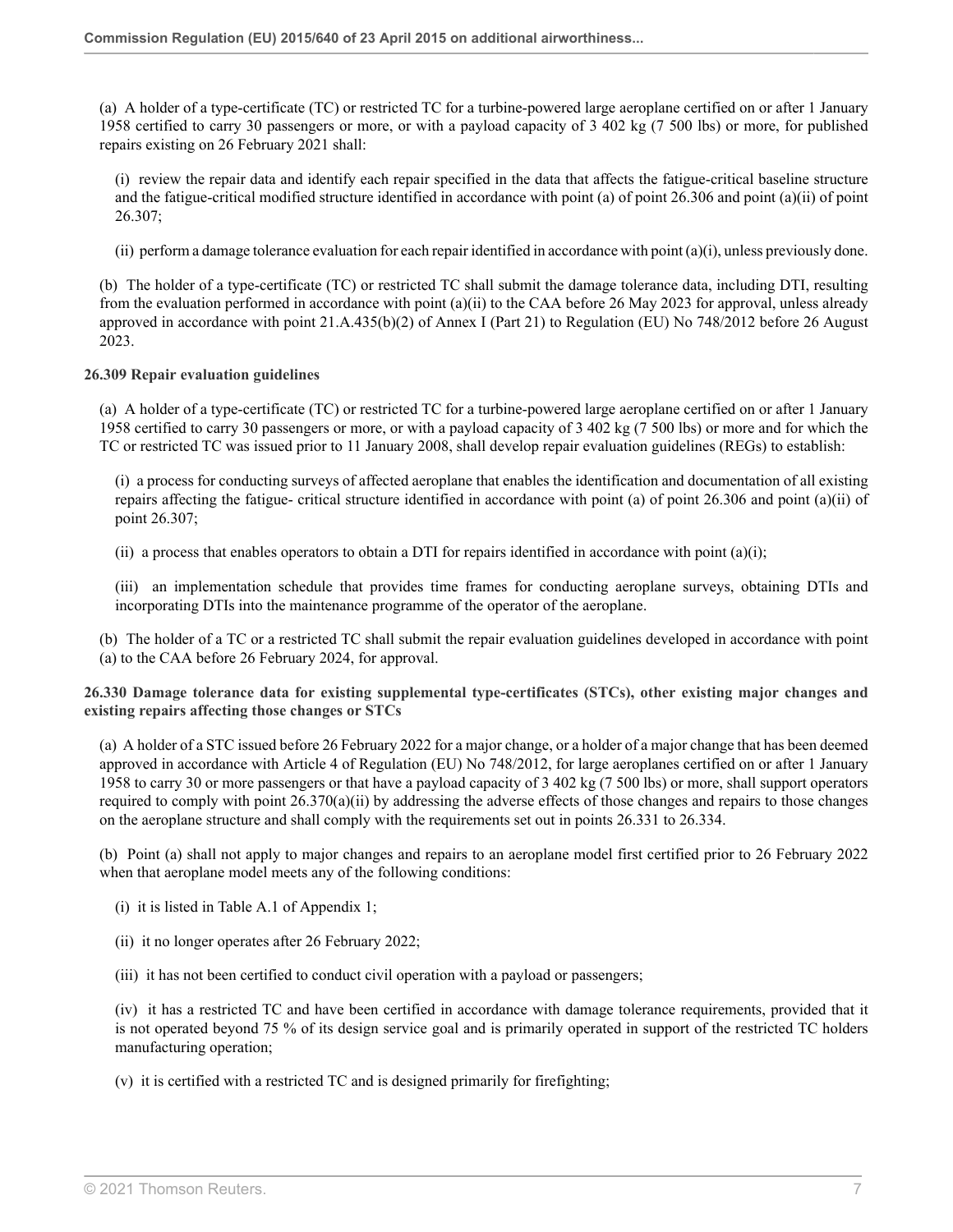(c) Point (a) shall not apply to major changes and repairs to an aeroplane first certified prior to 26 February 2022 when the changes or repairs are not, and will not be, embodied on any aeroplane in operation on or after 26 August 2023.

(d) The exceptions provided for in points  $(b)(ii)$  to  $(b)(v)$  and  $(c)$  shall apply only after the change approval holder submits a list of changes that affect fatigue-critical baseline structure, together with information supporting the reasons why each change has been included in the list, to the CAA before 26 February 2023 for approval.

**26.331 Compliance Plan for STC holders**

A holder of a change approval shall:

- (a) establish a compliance plan that addresses the requirements of points 26.332 to 26.334;
- (b) submit the compliance plan referred in point (a) to the CAA before 25 August 2022, for approval.

#### **26.332 Identification of changes affecting fatigue critical structure**

- (a) A holder of a change approval shall:
	- (i) review the changes and shall identify those changes that affect fatigue-critical baseline structure;
	- (ii) for each change identified in accordance with point  $(a)(i)$ , identify any associated FCMS;
	- (iii) identify the published repairs affecting each change identified in accordance with point (a)(i).

(b) The holder of a change approval that was issued on or after 1 September 2003, shall develop and submit a list of the changes and FCMS identified in accordance with points (a)(i) and (a)(ii) to the CAA before 26 February 2023 for approval, and, upon approval by the CAA, make the list available to persons and operators required to comply with point (b)(ii) of point 26.370.

(c) The holder of a change approval that was issued before 1 September 2003 shall:

(i) develop and submit a list of the changes identified in accordance with point (a)(i) to the CAA before 26 February 2023, for approval;

(ii) upon request of an operator required to comply with point  $26.370(a)(ii)$  for a change, identify and list any FCMS associated with the change and submit this data to the CAA within 12 months from the operator's request, for approval;

(iii) upon approval of any data submitted according to points  $(c)(i)$  and  $(c)(ii)$ , make that data available to persons and operators required to comply with points (b)(ii) of point 26.370.

#### **26.33 Damage tolerance data for STCs and repairs to those STCs approved on or after 1 September 2003**

(a) A holder of a change approval that was issued on or after 1 September 2003 shall:

(i) for changes and published repairs identified in accordance with point  $(a)(i)$  of point  $26.332$  and point  $(a)(iii)$  of point 26.332, perform a damage tolerance evaluation;

(ii) establish and document the associated damage tolerance inspection, unless it has already been done.

(b) The holder of a change approval shall submit the damage tolerance data resulting from the damage tolerance evaluation performed in accordance with point (a)(i) to the CAA before 26 February 2024, for approval, unless it is already approved in accordance with point 21.B.111 of Annex I (Part 21) to Regulation (EU) No 748/2012.

(c) By way of derogation from point (b), for changes that did not have a damage tolerance evaluation requirement in the certification basis, the holder of a change approval identified in point (a) shall submit the damage tolerance data resulting from the damage tolerance evaluation performed in accordance with point (a) to the CAA, within the following deadlines, whichever occurs later, for approval: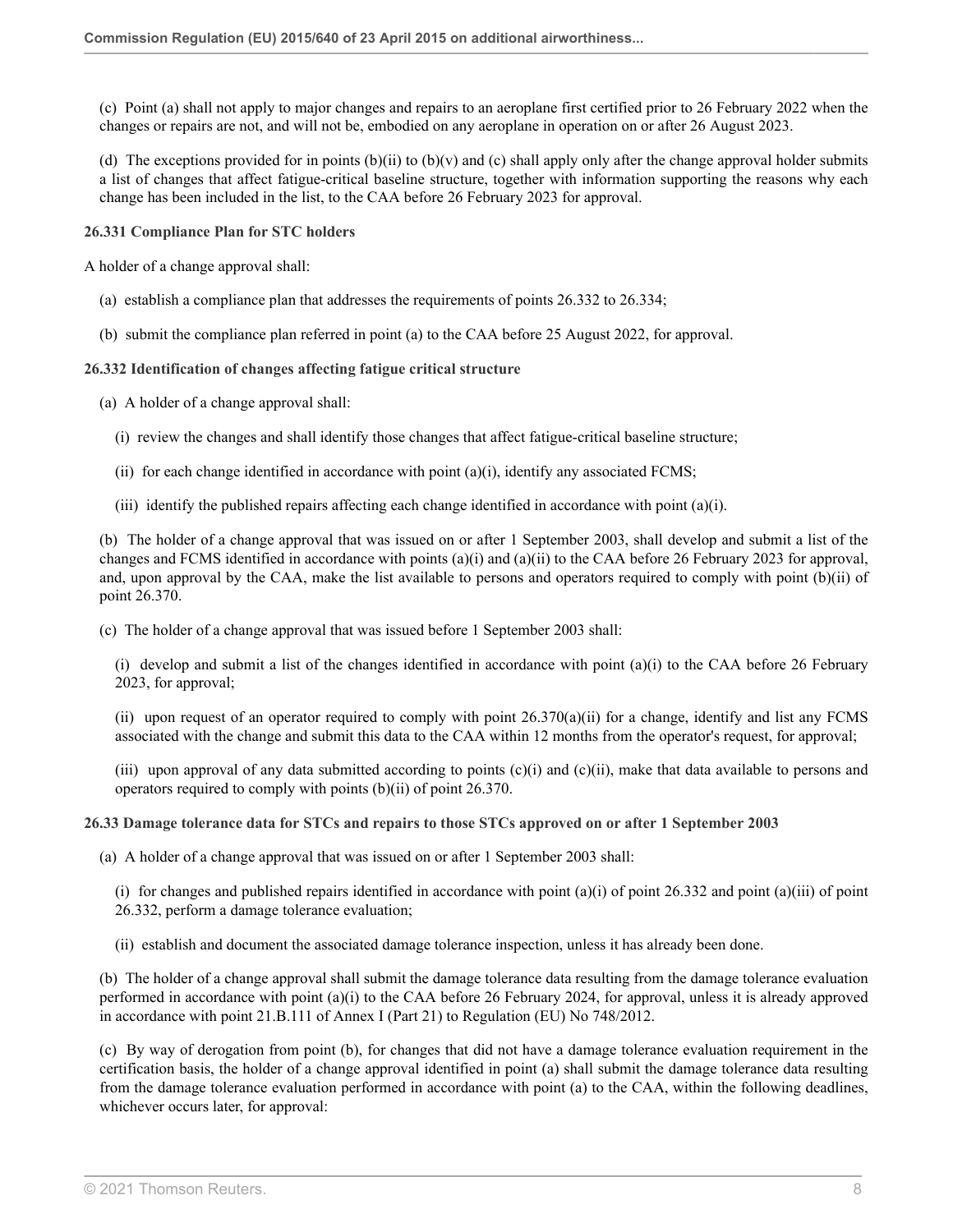(i) prior to an aeroplane with that change embodied being operated in accordance with Annex IV (Part-CAT) to Regulation (EU) No 965/2012; or

(ii) before 26 February 2024.

**26.334 Damage tolerance data for STCs and other changes and repairs to those changes approved before 1 September 2003**

(a) Upon request of an operator required to comply with point 26.370(a)(ii), a holder of a change approval that was issued before 1 September 2003 shall:

(i) for changes and published repairs identified in accordance with point  $(a)(i)$  of point  $26.332$  and point  $(a)(iii)$  of point 26.332, perform a damage tolerance evaluation;

(i) establish and document the associated damage tolerance inspection, unless it has already been done.

(b) The holder of a change approval shall submit the damage tolerance data resulting from the evaluation performed in accordance with point  $(a)(i)$  to the CAA:

(i) within 24 months from receipt of a request, for requests received prior to 26 February 2024, for approval; or

(ii) before 26 February 2026 or within 12 months from receipt of a request, whichever occurs later, for requests received on or after 26 February 2024, for approval.

#### **26.370 Continuing airworthiness tasks and aircraft maintenance programme**

(a) Operators or owners of turbine-powered large aeroplanes certified on or after 1 January 1958 shall ensure the continuing airworthiness of ageing aeroplanes structures by preparing the aircraft maintenance programme provided for in point M.A.302 of Annex I (Part-M) to [Commission Regulation \(EU\) No 1321/2014](http://uk.westlaw.com/Document/I74A412C0FA3211EAACB48524E43BB284/View/FullText.html?originationContext=document&transitionType=DocumentItem&vr=3.0&rs=PLUK1.0&contextData=(sc.Search)). Subject to the following provisions, this programme shall include:

(i) for aeroplanes certified to carry 30 passengers or more, or with a payload capacity greater than 3 402 kg (7 500 lbs), an approved damage-tolerance-based inspection programme;

(ii) for aeroplanes operated in accordance with Annex IV (Part-CAT) to [Regulation \(EU\) No 965/2012](http://uk.westlaw.com/Document/IF3A4F680EE6A11EAB37EAD59ABB29EB3/View/FullText.html?originationContext=document&transitionType=DocumentItem&vr=3.0&rs=PLUK1.0&contextData=(sc.Search)) and certified to carry 30 passengers or more or with a payload capacity greater than 3 402 kg (7 500 lbs), a means for addressing the adverse effects that repairs and modifications may have on fatigue-critical structure and on inspections provided for in point  $(a)(i)$ ;

(iii) for aeroplanes certified with a maximum take-off weight (MTOW) greater than 34 019 kg (75 000 lbs) an approved LOV;

(iv) a CPCP.

(b) The following deadlines shall apply to the obligation referred to in point (a):

(i) the aircraft maintenance programme shall be revised to address the requirements of points  $(a)(i)$ ,  $(a)(ii)$  and  $(a)(iv)$ before 26 February 2025 or before operating the aeroplane, whichever occurs later;

(ii) the aircraft maintenance programme shall be revised to address the requirements of point (a)(iii) before 26 August 2022 or 6 months after the publication of the LOV, or before operating the aeroplane, whichever occurs later.

(c) For an aeroplane model first certified before 26 February 2022 that no longer operates after 26 February 2025 points  $(a)(i)$ ,  $(a)(ii)$  and  $(a)(iv)$  shall not apply.

(d) For an aeroplane model first certified before 26 February 2022 that no longer operates after 26 August 2022 point (a) (iii) shall not apply.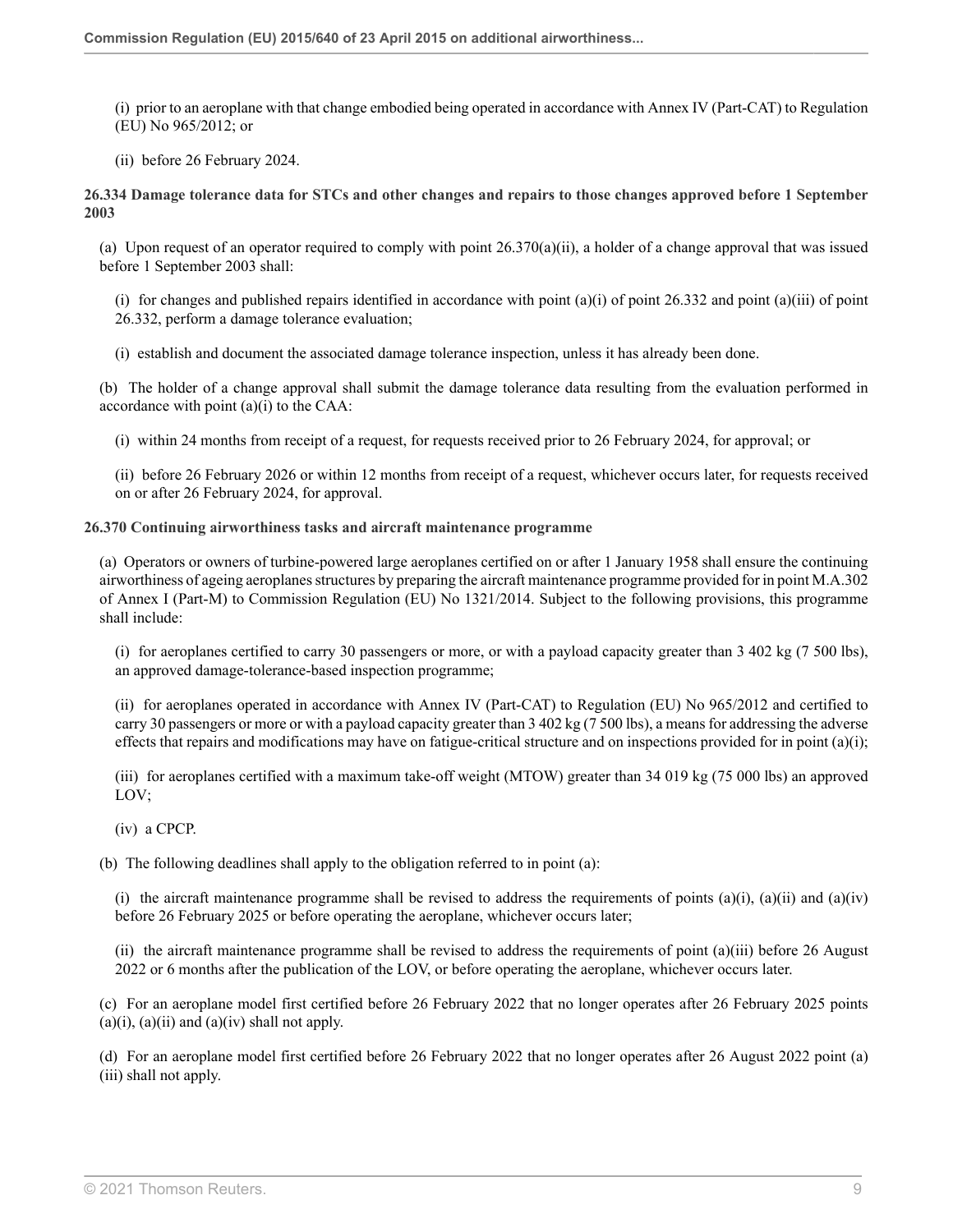(e) For an aeroplane model first certified before 26 February 2022 with a restricted TC issued before 26 February 2022 in accordance with damage tolerance requirements, provided that it is not operated beyond 75 % of its design service goal and is primarily operated in support of the approval holder's manufacturing operation, points (a)(i), (a)(ii) and (a)(iv) shall not apply.

(f) For an aeroplane model with a restricted type certificate issued before 26 February 2022 and the primary purpose of which is firefighting, points (a)(i) and (a)(ii) shall not apply.

<span id="page-23-3"></span> $]^{3}$  $]^{3}$  $]^{3}$ 

### **Notes**

- <span id="page-23-0"></span>[1](#page-14-0) Words substituted by Aviation Safety (Amendment) (No. 3) Regulations 2021/1203 [Pt 3\(5\) reg.21\(4\)](http://uk.westlaw.com/Document/I65824AE03A3811EC8C3F8DC6E4B22D01/View/FullText.html?originationContext=document&transitionType=DocumentItem&vr=3.0&rs=PLUK1.0&contextData=(sc.Search)) (November 20, 2021)
- <span id="page-23-1"></span>[2](#page-16-0) Words inserted by Aviation Safety (Amendment) (No. 3) Regulations 2021/1203 [Pt 3\(5\) reg.21\(6\)](http://uk.westlaw.com/Document/I65824AE03A3811EC8C3F8DC6E4B22D01/View/FullText.html?originationContext=document&transitionType=DocumentItem&vr=3.0&rs=PLUK1.0&contextData=(sc.Search)) (November 20, 2021)
- <span id="page-23-2"></span>[3](#page-23-3) Words inserted by Aviation Safety (Amendment) (No. 3) Regulations 2021/1203 [Pt 3\(5\) reg.21\(7\)](http://uk.westlaw.com/Document/I65824AE03A3811EC8C3F8DC6E4B22D01/View/FullText.html?originationContext=document&transitionType=DocumentItem&vr=3.0&rs=PLUK1.0&contextData=(sc.Search)) (November 20, 2021)

*Annex I PART-26 > Annex partB LARGE AEROPLANES > para. 1*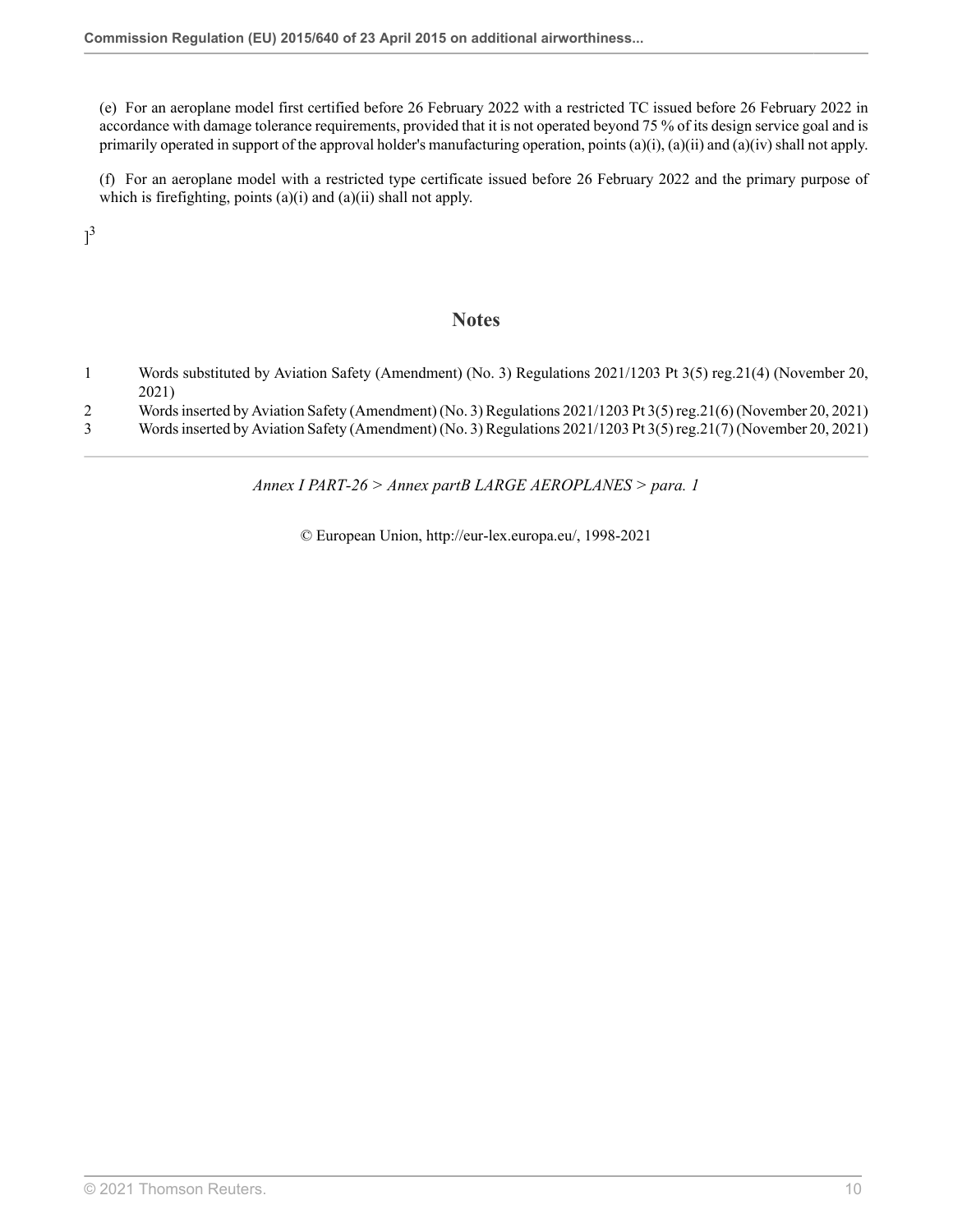

**Version 1 of 1**

Date not available - Present

**Subjects** Aviation

#### **26.400 Fire extinguishers**

Operators of large helicopters shall ensure that the following extinguishers do not use halon as an extinguishing agent:

(a) built-in fire extinguishers for each lavatory waste receptacle for towels, paper or waste in large helicopters for which the individual certificate of airworthiness is first issued on or after 18 February 2020;

(b) portable fire extinguishers in large helicopters for which the individual certificate of airworthiness is first issued on or after 18 May 2019.

*Annex I PART-26 > Annex partHELICOPTERS > para. 1*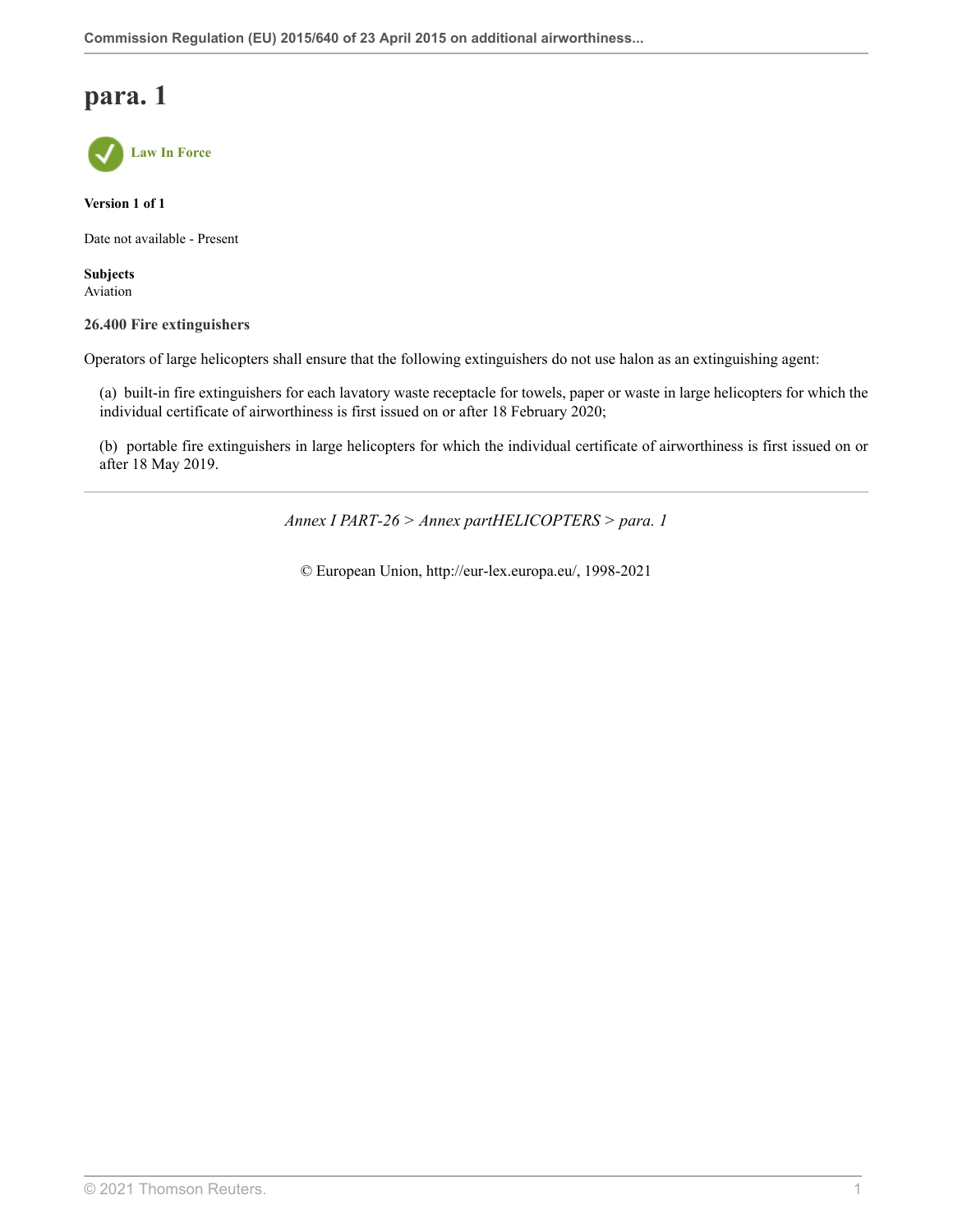

#### **Version 1 of 1**

20 November 2021 - Present

#### **Subjects**

Aviation  $\sqrt{2}$ 

### **Table A1**

| <b>TC</b> Holder                             | <b>Type</b>                  | <b>Models</b>                                                                                                                                                                                              | Manufacturer serial number Provisions of Annex I | (Part-26) that do NOT apply |
|----------------------------------------------|------------------------------|------------------------------------------------------------------------------------------------------------------------------------------------------------------------------------------------------------|--------------------------------------------------|-----------------------------|
| The Boeing Company                           | 707                          | All                                                                                                                                                                                                        |                                                  | 26.301 to 26.334            |
| The Boeing Company                           | 720                          | All                                                                                                                                                                                                        |                                                  | 26.301 to 26.334            |
| The Boeing Company                           | $DC-10$                      | $DC-10-10$                                                                                                                                                                                                 | All                                              | 26.301 to 26.334            |
|                                              |                              | $DC-10-30$<br>DC-10-30F                                                                                                                                                                                    |                                                  |                             |
| The Boeing Company                           | $DC-8$                       | All                                                                                                                                                                                                        |                                                  | 26.301 to 26.334            |
| The Boeing Company                           | $DC-9$                       | DC-9-11, DC-9-12,<br>DC-9-13, DC-9-14, DC-9-15,<br>DC-9-15F, DC-9-21,<br>DC-9-31, DC-9-32,<br>DC-9-32 (VC-9C),<br>DC-9-32F,DC-9-32F (C-9A,<br>C-9B), DC-9-33F, DC-9-34,<br>DC-9-34F, DC-9-41,<br>$DC-9-51$ | All                                              | 26.301 to 26.334            |
| The Boeing Company                           | $MD-90$                      | $MD-90-30$                                                                                                                                                                                                 | All                                              | 26.301 to 26.334            |
| <b>FOKKER SERVICES</b>                       | F27                          | Mark 100, 200, 300, 400,<br>500, 600,                                                                                                                                                                      | All                                              | 26.301 to                   |
| B.V.                                         |                              | 700                                                                                                                                                                                                        |                                                  | 26.334                      |
| <b>FOKKER SERVICES B.V.</b>                  | F <sub>28</sub>              | Mark 1000, 1000C, 2000,<br>3000, 3000C, 3000R,<br>3000RC, 4000                                                                                                                                             | All                                              | 26.301 to 26.334            |
| <b>GULFSTREAM</b><br><b>AEROSPACE CORP.</b>  | $G-159$                      | G-159 (Gulfstream I)                                                                                                                                                                                       | All                                              | 26.301 to 26.334            |
| <b>GULFSTREAM</b><br><b>AEROSPACE CORP.</b>  | G-II III IV V                | G-1159A (GIII) G-1159B<br>$(GIIB) G-1159(GII)$                                                                                                                                                             | All                                              | 26.301 to 26.334            |
| <b>KELOWNA</b><br>FLIGHTCRAFT LTD.           | <b>CONVAIR 340/440</b>       | 440                                                                                                                                                                                                        | All                                              | 26.301 to 26.334            |
| LEARJET INC.                                 | Learjet 24/25/31/36/35/55/60 | 24,24 A,24B,24B-<br>A, 24D, 24D-A, 24F, 24F-<br>A,25,25B,25C,25D,25F                                                                                                                                       | All                                              | 26.301 to 26.334            |
| <b>LOCKHEED MARTIN</b><br><b>CORPORATION</b> | 1329                         | All                                                                                                                                                                                                        |                                                  | 26.301 to 26.334            |
| <b>LOCKHEED MARTIN</b><br><b>CORPORATION</b> | 188                          | All                                                                                                                                                                                                        |                                                  | 26.301 to 26.334            |
| <b>LOCKHEED MARTIN</b><br><b>CORPORATION</b> | 382                          | 382, 382B, 382E, 382F, 382G   All                                                                                                                                                                          |                                                  | 26.301 to 26.334            |
| <b>LOCKHEED MARTIN</b><br><b>CORPORATION</b> | L-1011                       | All                                                                                                                                                                                                        |                                                  | 26.301 to 26.334            |
| PT. DIRGANTARA<br><b>INDONESIA</b>           | $CN-235$                     | All                                                                                                                                                                                                        |                                                  | 26.301 to 26.334            |
| <b>SABRELINER</b><br><b>CORPORATION</b>      | <b>NA-265</b>                | NA-265-65                                                                                                                                                                                                  | All                                              | 26.301 to 26.334            |
| VIKING AIR LIMITED                           | SD <sub>3</sub>              | $SD3-30$                                                                                                                                                                                                   | All                                              | 26.301 to 26.334            |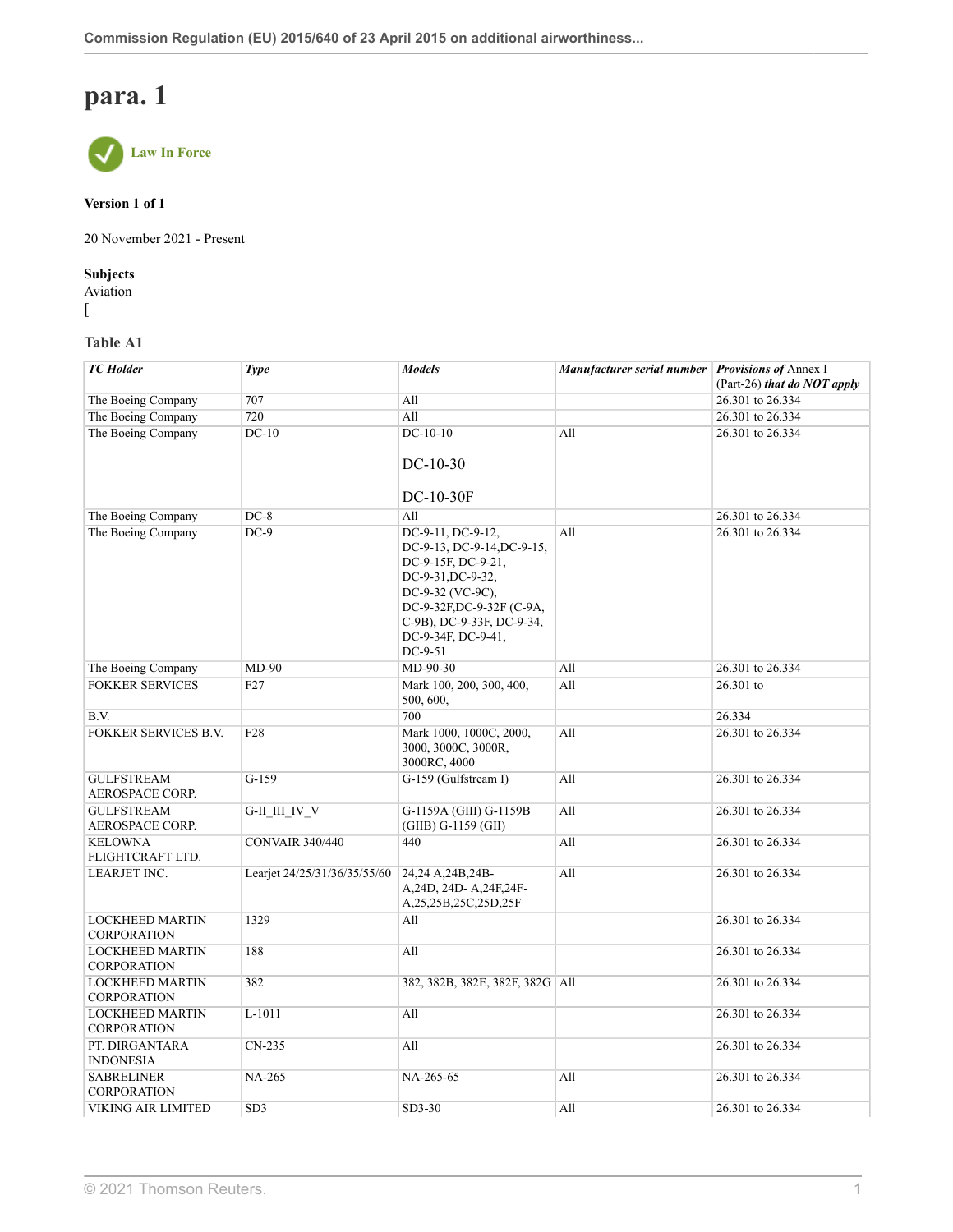|                                                |               | Sherpa                 |                                                                                                                                                                                                                                                                                                                                                                                                                                                                                                                                                                          |                  |
|------------------------------------------------|---------------|------------------------|--------------------------------------------------------------------------------------------------------------------------------------------------------------------------------------------------------------------------------------------------------------------------------------------------------------------------------------------------------------------------------------------------------------------------------------------------------------------------------------------------------------------------------------------------------------------------|------------------|
|                                                |               | SD3 Sherpa             |                                                                                                                                                                                                                                                                                                                                                                                                                                                                                                                                                                          |                  |
| <b>VIKING AIR LIMITED</b>                      | DHC-7         | All                    |                                                                                                                                                                                                                                                                                                                                                                                                                                                                                                                                                                          | 26.301 to 26.334 |
| <b>VIKING AIR LIMITED</b>                      | $CL-215$      | CL-215-6B11            | All                                                                                                                                                                                                                                                                                                                                                                                                                                                                                                                                                                      | 26.301 to 26.334 |
| TUPOLEV PUBLIC STOCK<br><b>COMPANY</b>         | TU-204        | 204-120CE              | All                                                                                                                                                                                                                                                                                                                                                                                                                                                                                                                                                                      | 26.301 to 26.334 |
| <b>AIRBUS</b>                                  | A320 series   | A320-251N, A320-271N   | 10033, 10242, 10281 and<br>10360                                                                                                                                                                                                                                                                                                                                                                                                                                                                                                                                         | 26.60            |
| <b>AIRBUS</b>                                  | A321 series   | A321-271NX, A321-251NX | 10071, 10257, 10371 and<br>10391                                                                                                                                                                                                                                                                                                                                                                                                                                                                                                                                         | 26.60            |
| <b>AIRBUS</b>                                  | A330 series   | A330-243, A330-941     | 1844, 1861, 1956, 1978,<br>1982, 1984, 1987, 1989,<br>1998, 2007, 2008, 2011, and<br>2012                                                                                                                                                                                                                                                                                                                                                                                                                                                                                | 26.60            |
| ATR-GIE Avions de<br><b>Transport Regional</b> | ATR 72 series | ATR72-212A             | 1565, 1598, 1620, 1629,<br>1632, 1637, 1640, 1642,<br>1649, 1657, 1660, 1661                                                                                                                                                                                                                                                                                                                                                                                                                                                                                             | 26.60            |
| The Boeing Company                             | 737 series    | 737-8 and 737-9        | 43299, 43304, 43305, 43310,<br>43321, 43322, 43332, 43334,<br>43344, 43348, 43391, 43579,<br>43797, 43798 43799, 43917,<br>43918, 43919, 43921, 43925,<br>43927, 43928, 43957, 43973,<br>43974, 43975, 43976, 44867,<br>44868, 44873, 60009, 60010,<br>60040, 60042, 60056, 60057,<br>60058, 60059, 60060, 60061,<br>60063, 60064, 60065, 60066,<br>60068, 60194, 60195, 60389,<br>60434, 60444, 60455, 61857,<br>61859, 61862, 61864, 62451,<br>62452, 62453, 62454, 62533,<br>63358, 63359, 63360, 64610,<br>64611, 64612, 62613, 64614,<br>65899, 66147, 66148, 66150 |                  |

<span id="page-26-1"></span> $]^{1}$  $]^{1}$  $]^{1}$ 

### **Notes**

<span id="page-26-0"></span>[1](#page-26-1) Added by Aviation Safety (Amendment) (No. 3) Regulations 2021/1203 [Pt 3\(5\) reg.21\(8\)](http://uk.westlaw.com/Document/I65824AE03A3811EC8C3F8DC6E4B22D01/View/FullText.html?originationContext=document&transitionType=DocumentItem&vr=3.0&rs=PLUK1.0&contextData=(sc.Search)) (November 20, 2021)

*Annex I PART-26 > List of aeroplane models not subject to certain provisions of Annex I (Part-26) > para. 1*